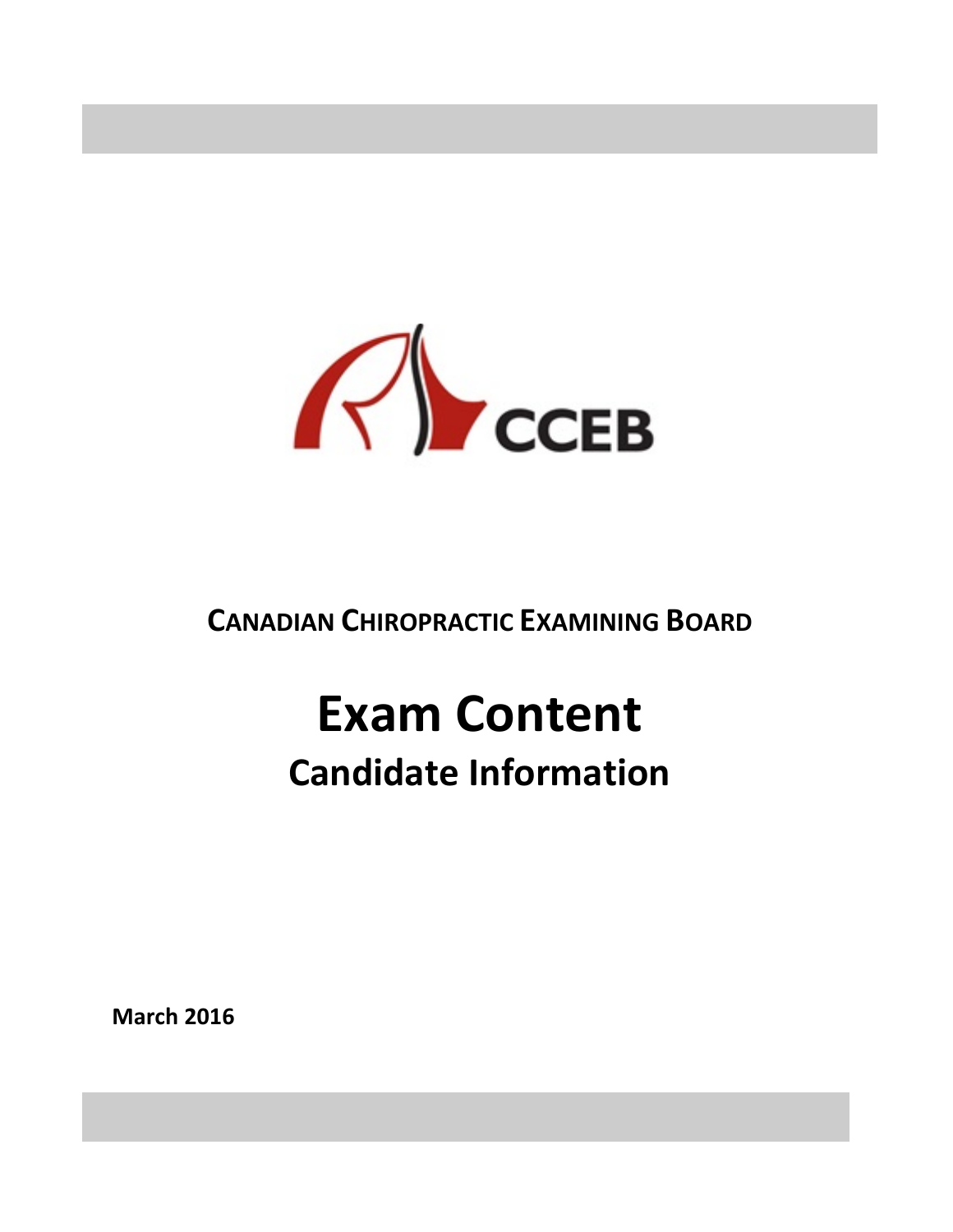

## **Table of Contents**

| I. Introduction and Exam Content Basis                                |  |
|-----------------------------------------------------------------------|--|
| II. Chiropractic Core Competencies Tested For Entry-Level Practice  6 |  |
|                                                                       |  |
| 1.                                                                    |  |
| 2.                                                                    |  |
| 3.                                                                    |  |
| 4.                                                                    |  |
|                                                                       |  |
| Appendix I.                                                           |  |
|                                                                       |  |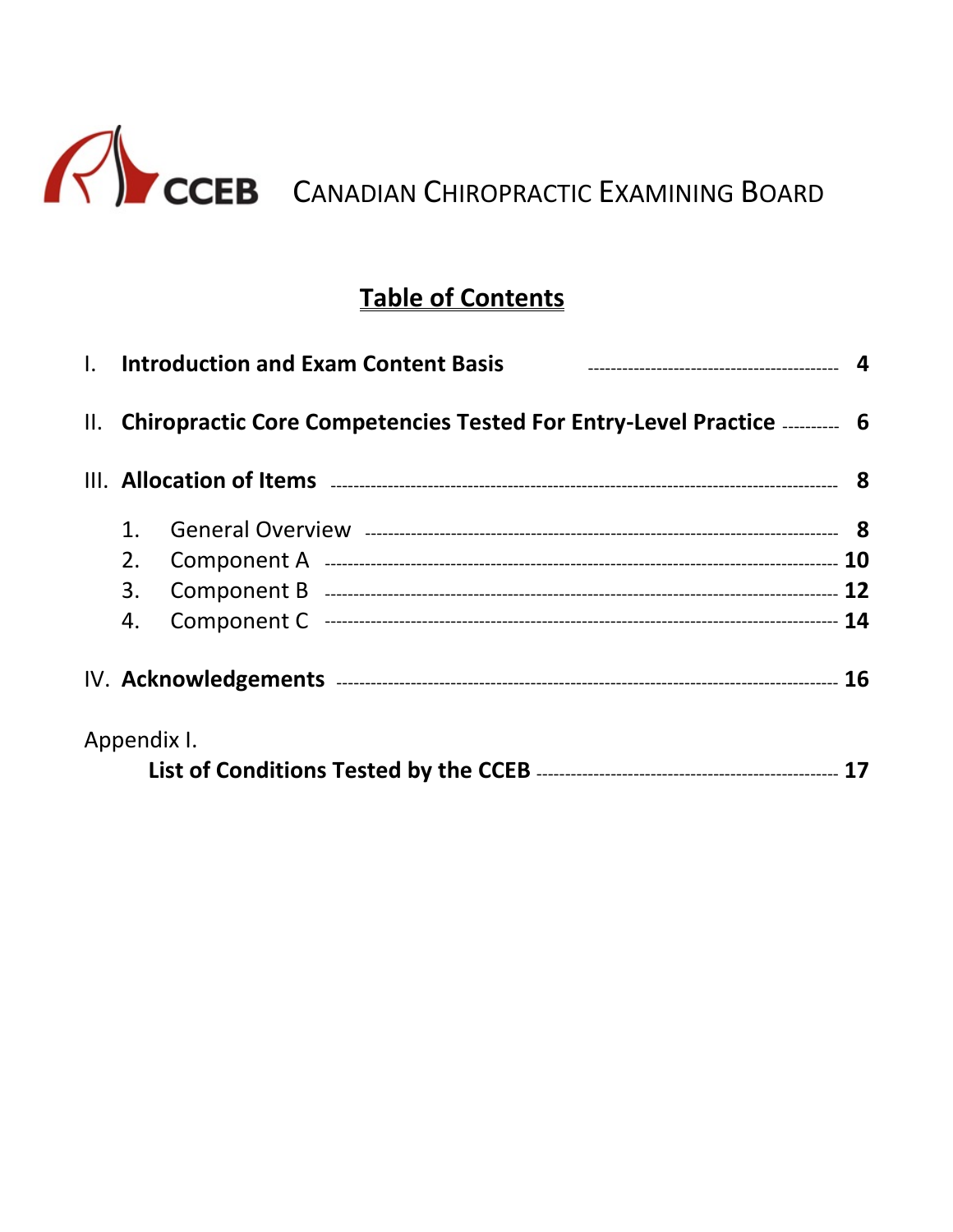## **I. Introduction and Exam Content Basis**

Every province and territory in Canada is responsible for ensuring that chiropractors applying to practice in Canada meet an acceptable level of competency. Typically competence is determined by education, that is, successful completion of both an accredited Doctor of Chiropractic program and an entry-to-practice high stakes exam. In Canada, the Canadian Chiropractic Examining Board (CCEB) is responsible for administering such exams and has been in existence since 1961. As part of its ongoing work to develop and maintain current, psychometrically valid and legally defensible exams, the CCEB conducted a "Blueprint Validation Study" in 2008-2009. This document describes the exam content for the three exams (Components A, B, and C) administered by the CCEB. The intent and purpose is to provide information to the candidates and to other stakeholders regarding the composition of the CCEB exams.

#### **Exam Content Basis**

The basis for the current exam specifications was developed using a Modified Delphi process in 1994 and was again changed in 2004 based on a job analysis of the profession. The current exam content is based on the Blueprint Validation Study (BVS) conducted in 2008-2009. This study included the following:

- Job Analysis Survey
- Rating of Conditions and Core Competency Survey
- Curriculum Study
- Blueprint Survey

The *Job Analysis* survey was completed by hundreds of chiropractors from across Canada. It provided information used for determining core competencies and provided the frequency of patient presentations and diagnoses seen by Chiropractors across Canada. Subject matter experts were used to further define how to address the testing of core competencies and to rate the importance of conditions. The Canadian Chiropractic Association's - Chiropractic Clinical Practice Guideline (Glenerin Guidelines)1993 were also used for helping to determine the chiropractic core competencies tested for entry-level practice by the CCEB. The *Curriculum Study* consisted of an analysis of curriculums from accredited chiropractic colleges from around the world. It was used to help define the names and types of content areas on the exams. To finalize the blueprint, the *Blueprint Survey* was conducted to assign values to the number of questions to be asked per component where values could not be extracted from the survey of the profession. The weighting of components was ultimately decided by the profession to represent what is used in active practice in Canada. The chiropractors surveyed were from across Canada and representative of different colleges of graduation and different years of practice experience. Guidance and final approval was provided by a psychometric consultant, CAVES CONSULTING SERVICES, INC.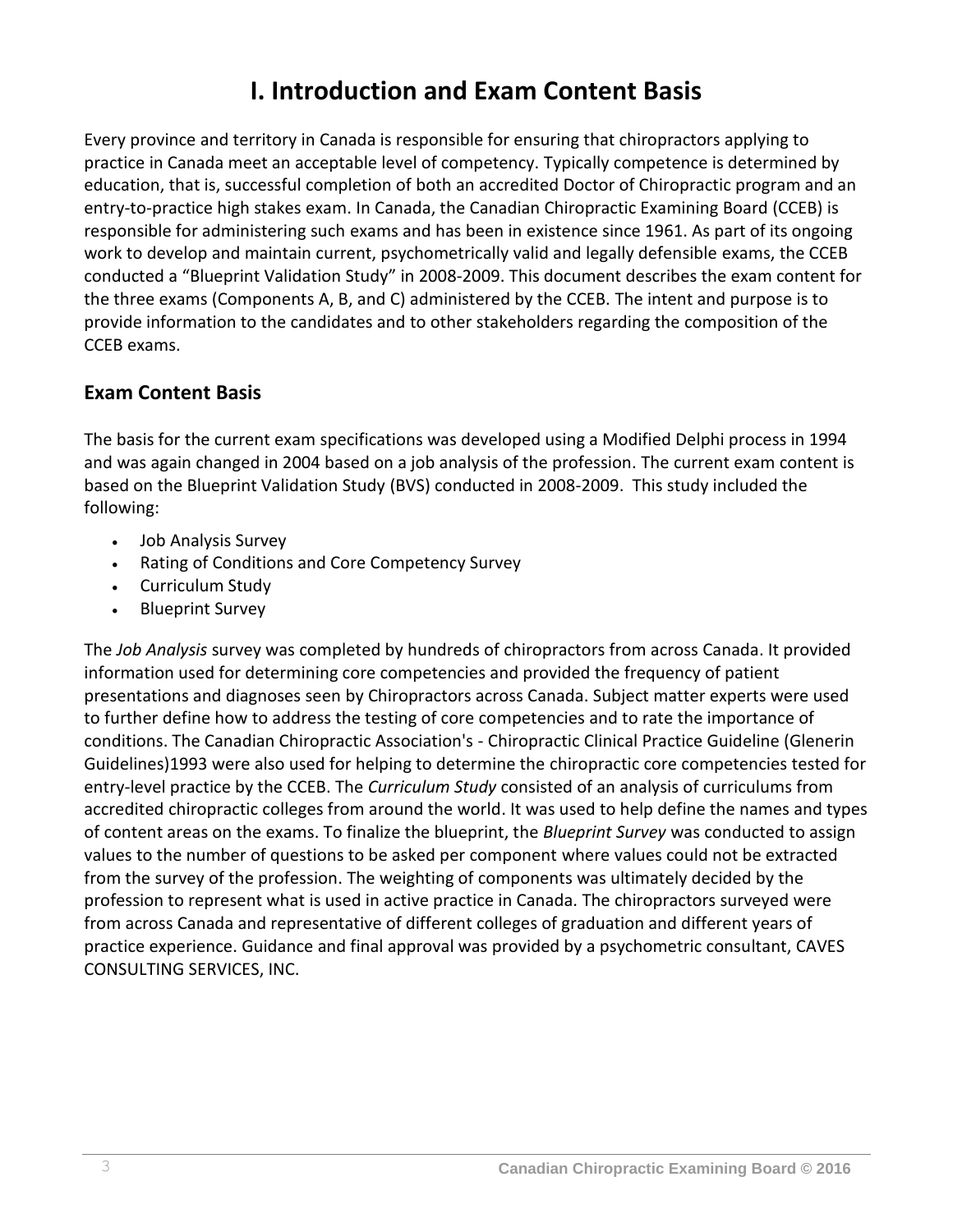#### **The Exams**

The first exam, Component A, consists of multiple-choice items each with four alternatives, and is based on the underlying causes of pain and diseases. The majority of the items are presented in a clinical context (that is, patient-centred). However, some items are presented in a factual context stripped of reference to a patient. The Component A exam consists of approximately 220 items written in two sections with three hours to complete each section.

The second exam, Component B tests the candidate's ability to make decisions and diagnoses in a clinical context. Component B mainly uses a multiple-choice format with four alternatives per item. The exam also contains radiographic images with three to four questions pertaining to each image. It may contain some radiographic theory questions that are presented in a factual context without reference to a patient. The Component B exam consists of two sections with a total of approximately 220 items and three hours for the completion of each section.

The third exam, Component C, is an Objective Structured Clinical Exam (OSCE) that tests a candidate's clinical skills in a clinic-like environment. The Component C exam consists of 10, 12-minute stations and up to 23 different patient presentations. It uses actors to portray the role of a patient and uses trained examiners to evaluate each station.

It is through the combination of these three exams that the CCEB is able to assess for the minimal competencies defined in the Chiropractic Core Competencies for Entry-Level Practice.

Refer to the Study Guides posted on the website for further procedural and exam specific instructions not related to exam content. The Study Guides also contain example items and station expectations.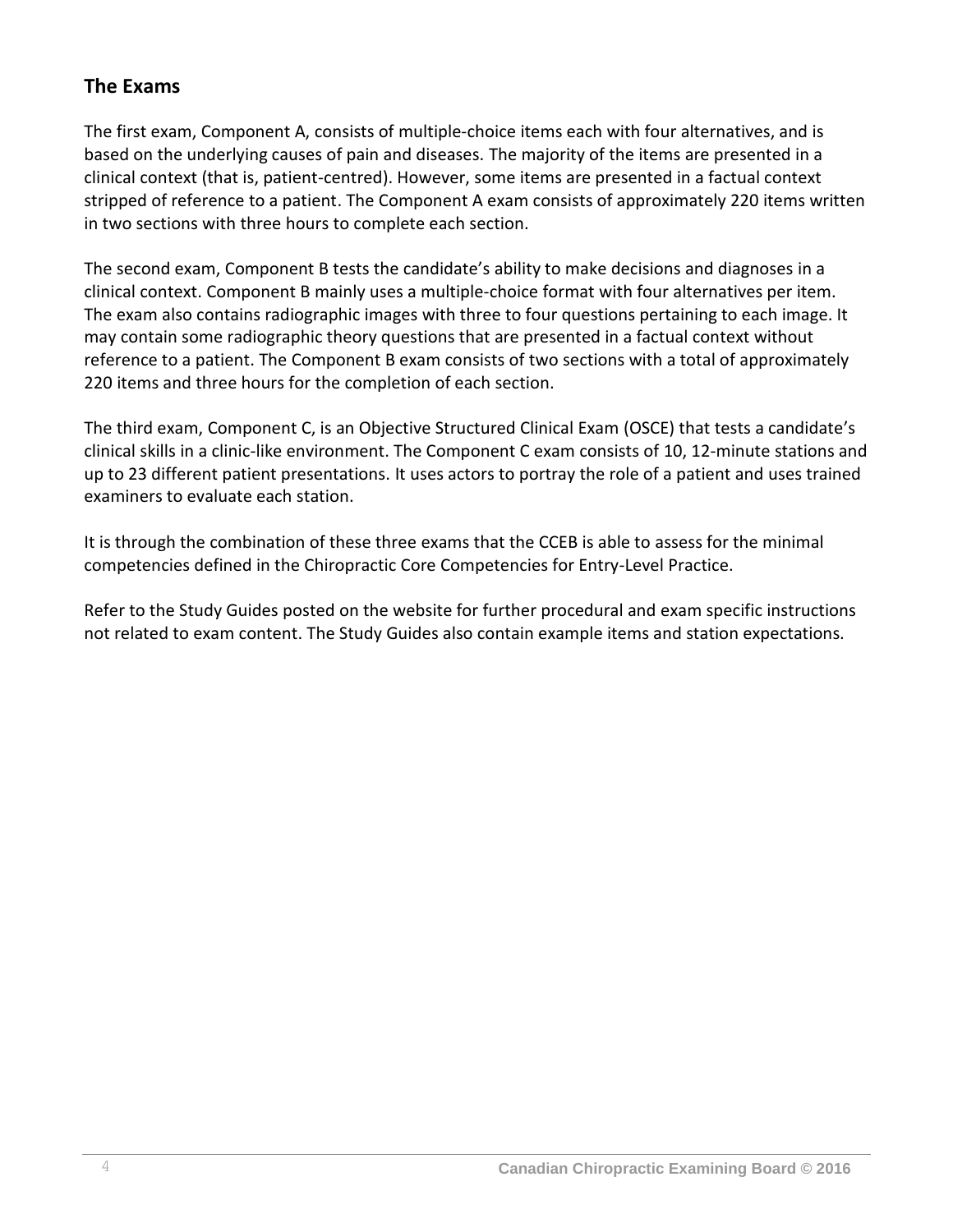# **II. Chiropractic Core Competencies Tested For Entry-Level Practice**

These competencies may be tested by the Canadian Chiropractic Examining Board as indicated by the 'X' under the different components of the exams.

| Competencies                                                                                                                   | Component<br>A | Component Component<br>B | C                  |
|--------------------------------------------------------------------------------------------------------------------------------|----------------|--------------------------|--------------------|
| <b>Chiropractic Knowledge</b>                                                                                                  |                |                          |                    |
| Ability to explain the underlying pathophysiological and anatomical basis associated with patient<br>assessment and management | X              | X                        |                    |
| Differentiate pathological from non-pathological conditions                                                                    | X              | x                        | X                  |
| Differentiate neurological from non-neurological conditions                                                                    | X              | x                        | X                  |
| Diagnosis of conditions based on the interpretation and integration of patient data and physical findings                      | X              | x                        | Χ                  |
| Identify appropriate outcomes of treatments and physical exam procedures                                                       |                | Χ                        | Χ                  |
| Common research practices                                                                                                      | X              | X                        |                    |
| The course of diseases and public health risks                                                                                 | X              |                          | x                  |
| Radiology practices and interpretation                                                                                         |                | X                        | $\pmb{\mathsf{X}}$ |
| Gathering of Patient Data - Obtain the following Patient information and display the ability to interpret findings:            |                |                          |                    |
| Medical/Surgical history                                                                                                       |                | х                        | x                  |
| <b>Medications</b>                                                                                                             |                | Χ                        | Χ                  |
| Special tests or diagnostic procedures and their results                                                                       |                | Χ                        | Χ                  |
| Establish source and history of pain                                                                                           |                | Χ                        | Χ                  |
| Psychosocial history and current status                                                                                        |                | x                        | Χ                  |
| Laboratory results                                                                                                             | х              | x                        | Χ                  |
| Recognize irrelevant data                                                                                                      |                | x                        | x                  |
| Interpret History findings and provide diagnosis                                                                               | X              | X                        | Χ                  |
| Physical Exam Skills- Perform appropriate physical exams and interpret findings including the following:                       |                |                          |                    |
| Evaluate/assess pain                                                                                                           | х              | Χ                        | x                  |
| Select and justify assessment procedures and applications that are appropriate to the patient's age,                           |                | X                        | x                  |
| gender, functional needs, and/or other medical conditions                                                                      |                |                          |                    |
| Perform re-evaluations/re-assessments based on changes to patient's status                                                     |                |                          | X                  |
| Observe patient's response to Chiropractic assessments and respond accordingly                                                 |                |                          | Χ                  |
| Measure range of motions of the patient                                                                                        |                |                          | Χ                  |
| Conduct Gait analysis                                                                                                          |                |                          | Χ                  |
| Perform sensory testing                                                                                                        |                |                          | Χ                  |
| Perform physical exams that differentiate and confirm diagnoses                                                                |                |                          | Χ                  |
| Perform postural evaluations                                                                                                   |                |                          | Χ                  |
| Conduct appropriate neurological exams                                                                                         |                |                          | Χ                  |
| Conduct appropriate Soft Tissue exams                                                                                          |                |                          | Χ                  |
| Conduct appropriate Orthopedic testing                                                                                         |                |                          | Χ                  |
| Perform physical exams in an organized and meaningful manner                                                                   |                |                          | Χ                  |
| Interpret physical exam findings and provide diagnosis                                                                         | X              | x                        | Χ                  |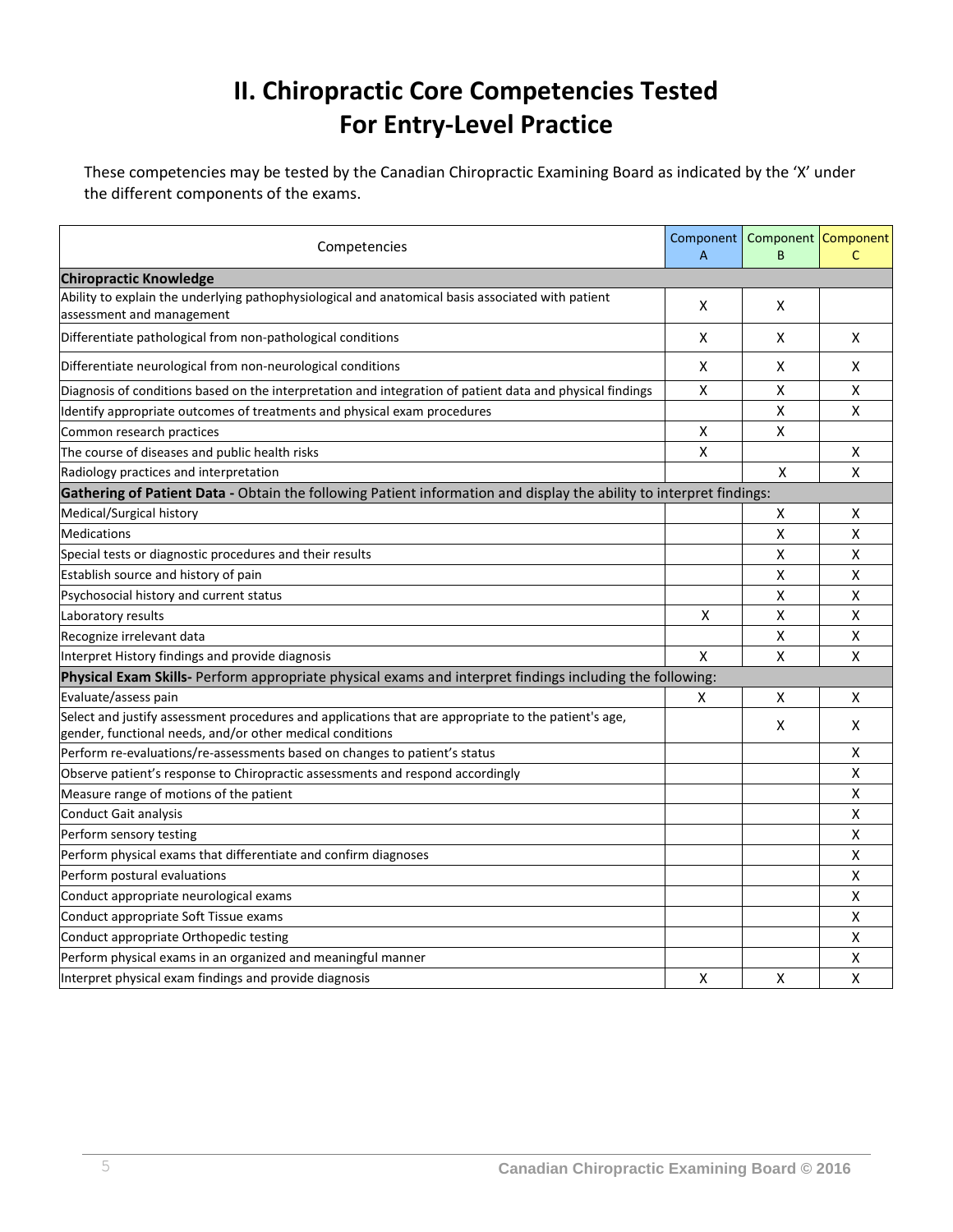| Competencies                                                                                                                 | Component<br>A | Component   Component<br>B | C  |
|------------------------------------------------------------------------------------------------------------------------------|----------------|----------------------------|----|
| Treatments: Interpret and Implement appropriate treatments based on diagnoses                                                |                |                            |    |
| Identify complications in implementing certain treatments and adjust treatment accordingly                                   |                | х                          | х  |
| Determine possible causes of patient's condition and educate as needed                                                       |                | Х                          | Χ  |
| Select and justify treatments and procedures                                                                                 |                | Х                          | x  |
| Provide rationale and clear explanation of treatments to the patient                                                         |                | Х                          | x  |
| Position, move and drape patient for effective, comfortable treatment and privacy                                            |                |                            | X  |
| Identify measurable outcome goals of treatment and establish timelines                                                       |                | X                          | х  |
| Participate in multi-disciplinary planning and follow up care                                                                |                | X                          | Χ  |
| Make referrals to other health care professionals when appropriate                                                           |                |                            | Χ  |
| Recognize and respond to conditions requiring emergency care                                                                 |                | х                          | Χ  |
| Perform appropriate adjustment techniques                                                                                    |                |                            | X  |
| Revise or discontinue treatment plans based on achievement of patient goals                                                  |                |                            | Χ  |
| Facilitate procurement of patient aids                                                                                       |                | Х                          | х  |
| Present alternative forms of treatments along with the risks associated with them                                            |                |                            | Χ  |
| Understand and explain the goals of chiropractic adjustment and other treatments                                             |                | X                          | X  |
| <b>Interpersonal and Communication Skills</b>                                                                                |                |                            |    |
| Ask questions in an organized and concise manner                                                                             |                |                            | х  |
| Convey actions and procedures in a meaningful way to the patient                                                             |                |                            | Χ  |
| Convey accurate and detailed information to the patient                                                                      |                |                            | Χ  |
| Communicate information at an appropriate comprehension level for the patient                                                |                |                            | X  |
| Appropriate use of and recognition of patient's non-verbal communication and eye-contact                                     |                |                            | Χ  |
| Educate the patient regarding self-management and coping strategies                                                          |                |                            | X  |
| Communicate results of evaluations/assessments accurately to other health care professionals when co-                        |                |                            |    |
| managing or referring patients                                                                                               |                |                            | х  |
| Demonstrate counseling skills when appropriate                                                                               |                |                            | х  |
| Respond and recognize feedback                                                                                               |                |                            | Χ  |
| Summarize findings and treatment plans                                                                                       |                |                            | Χ  |
| Draw a close to a consultation appropriately                                                                                 |                |                            | Χ  |
| Communicate all risks associated with treatments                                                                             |                |                            | Χ  |
| Professionalism                                                                                                              |                |                            |    |
| Document all relevant aspects of care including treatment plans, results of physical exams, progress notes,<br>and diagnoses |                | Х                          | X. |
| Optimize patient comfort and physical privacy                                                                                |                |                            | х  |
| Respect patient confidentiality, knowledge, rights and dignity of the patient and/or family                                  |                | X                          | X  |
| Be thorough to ensure accuracy of diagnoses                                                                                  |                | Х                          | X  |
| Be respectful of colleagues and other health care professionals                                                              |                |                            | X  |
| Conform to legal requirements                                                                                                |                | X                          | X  |
| Conform to the following ethical requirements:                                                                               |                |                            | x  |
| * demonstrate integrity in professional practice                                                                             |                |                            | X  |
| * demonstrate empathy                                                                                                        |                |                            | Χ  |
| * maintain objectivity                                                                                                       |                |                            | X  |
| * work in the best interest of the patient                                                                                   |                |                            | X  |
| * observe conflict of interest guidelines                                                                                    |                |                            | X  |
| Manage time efficiently                                                                                                      |                |                            | X  |
| Present fees in an open manner                                                                                               |                |                            | X  |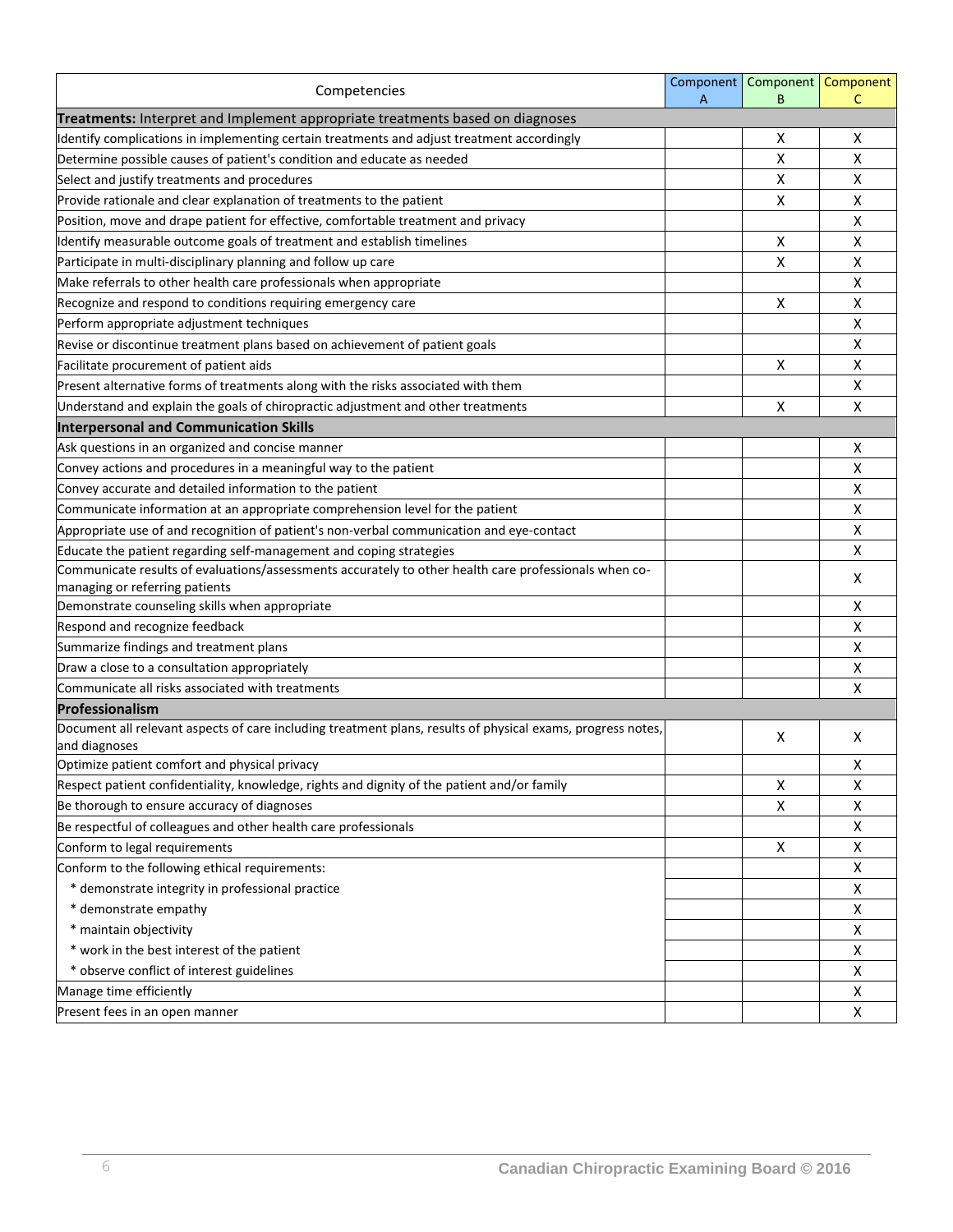# **III. Allocation of Items**

#### **1. General Overview**

The allocation of the number of items to content and competencies/behaviours is typically displayed in the form of a two-dimensional matrix with content defining one axis (usually the Y-axis) and competencies/behaviors defining the other axis. Other factors, referred to as contextual variables, and which impact on the representativeness of an exam are also considered but do not constitute a dimension. For purposes of the CCEB exams, the contextual variables are age, gender, patient presentation, and conditions.

All three CCEB exams share gender, age and frequency/type of patient presentation for the purposes of exam item selection. They also share the same blueprint for frequency of conditions (see Appendix I).

#### **Age**

| <b>Age of Patients Seen</b> | 0-17            | <b>18 to 64</b> | 65+             |
|-----------------------------|-----------------|-----------------|-----------------|
| Frequency of patients       | $18\% + (-5\%)$ | $50\% + (-5\%)$ | $32\% + (-5\%)$ |

#### **Gender**

| Gender | Frequency of   |  |
|--------|----------------|--|
|        | patients       |  |
| Female | $57\% + (-7\%$ |  |
| Male   | $43% +/-7%$    |  |

#### **Patient Presentations**

| <b>Presentation</b> | <b>Frequency of patients</b> |
|---------------------|------------------------------|
| Lowback             | 22%<br>$+/- 3%$              |
| <b>Neck</b>         | $+/- 3%$<br>16%              |
| Midback/Thoracic    | $+/- 3%$<br>12%              |
| Head                | $+/- 3%$<br>10%              |
| Hip/Pelvis          | 8%<br>$+/- 2%$               |
| Shoulder            | $+/- 2%$<br>8%               |
| Knee/Leg            | $+/- 2%$<br>5%               |
| Foot                | $+/- 2%$<br>4%               |
| Arm/Elbow           | $+/- 2%$<br>4%               |
| Chest/Abdomen       | $+/- 2%$<br>3%               |
| Hand                | $+/- 2%$<br>3%               |
| Face/Jaw            | $+/- 2%$<br>3%               |
| Other               | $+/- 2%$<br>2%               |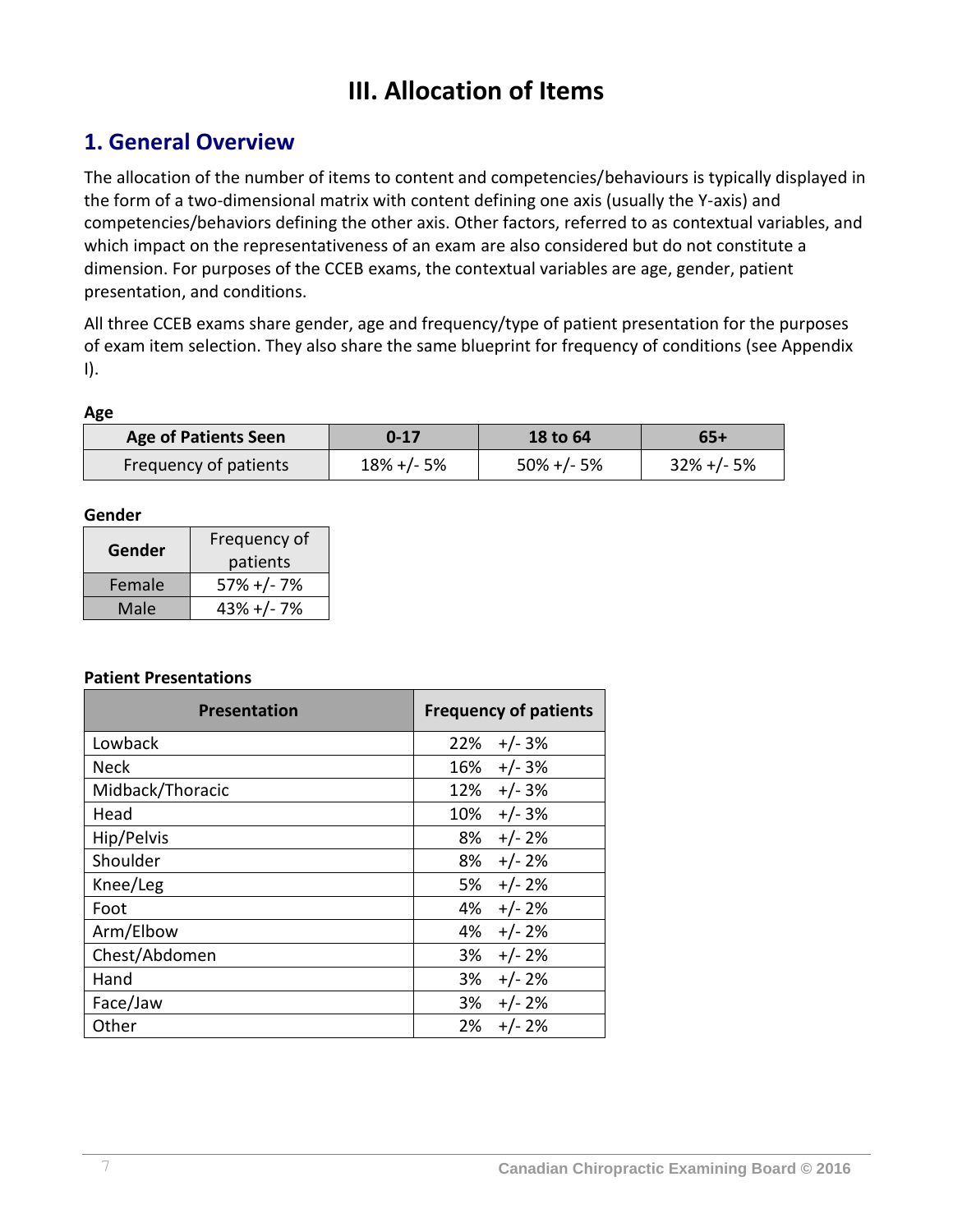#### **Definitions of Patient Presentations**

Patient presentations refer to the presenting complaint of pain, dysfunction, discomfort, or injury from a patient case or scenario. For items where no patient scenario is present, items are categorized by the underlying condition and the direct area of anatomy affected by the given condition. All the examples below are based on the patient presentation of 'pain' but actual items may include dysfunction, discomfort, numbness, injury, or none of the above.

Presentation Examples:

- **Lowback** presentations are specific to complaints of pain in the lowback region including the coccyx.
- **Neck** presentations are specific to patient presentations of neck pain related to the muscles and vertebrae.
- **Midback/Thoracic** pain presentations are specific to pain related to the spine, ribs and/or general muscle pain in the mid-back area.
- **Head** presentations may include presentations of headache, brain lesions, brain tumors, stroke, inner ear dysfunction, dizziness, and/or visual disturbances.
- **Hip/Pelvis** includes presentations of pain in the hip, pelvis and/or genitals.
- **Shoulder** presentations are specific to the presentation of shoulder joint and muscle pain.
- **Knee/Leg** are patient complaints in the area of the leg and knee.
- **Foot** presentations include the ankle, foot and toes.
- **Arm/Elbow** presentations are specific to the arm and elbow only.
- **Chest/Abdomen** includes all presentations of abdominal and chest pain. This category may include presentations related to liver, kidney, pancreas, lungs, heart, intestines, stomach, or appendix conditions (the exception is where any of these conditions present as a different area of pain such as lowback, thoracic or shoulder pain)
- **Hand** presentations include the wrist, hand and fingers.
- **Face/Jaw** presentations include patient complaints of pain or numbness in the face, jaw, throat, mouth, eyes, ears, and/or nose.
- **Other** presentations may include the following: fever, bone/skeletal presentations, skin conditions, generalized cancer, rheumatological conditions or any other presentation that is non-specific to any other category.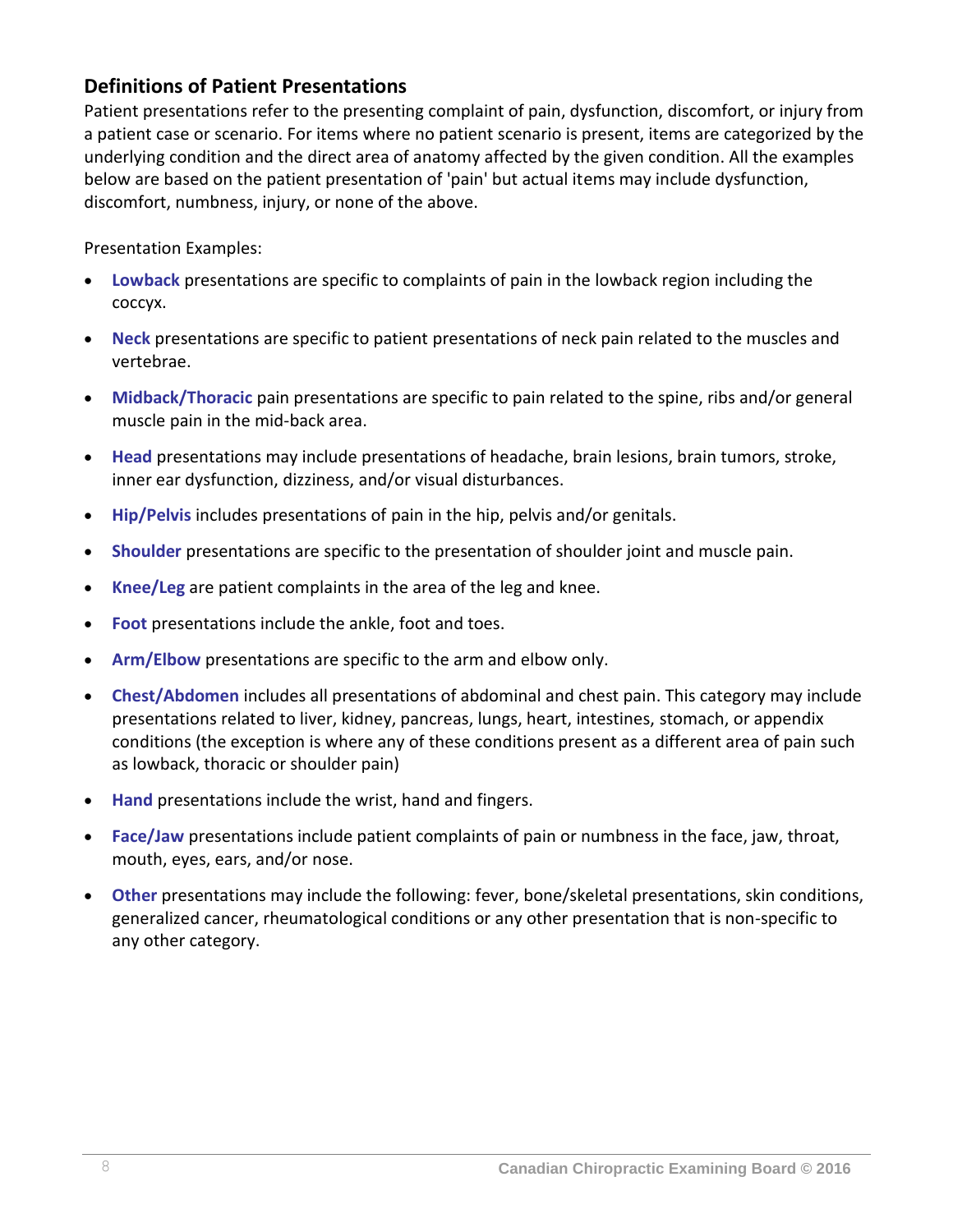## **2. Component A Exam**

#### **Content Areas**

| <b>Content Area</b>                  | <b>Total Percentage</b><br>of Items |
|--------------------------------------|-------------------------------------|
| Anatomy                              | $23\% + (-2\%)$                     |
| Biochemistry                         | $5\% +/- 1\%$                       |
| <b>Biomechanics</b>                  | $11\% + (-2\%$                      |
| Embryology/Histology/Immunology      | $3\% +/- 1\%$                       |
| Microbiology                         | $4\% + (-1\%$                       |
| Neurology                            | $16\% + (-2\%$                      |
| <b>Nutrition</b>                     | $7\% +/- 2\%$                       |
| Pathology                            | $9\% +/- 2\%$                       |
| Physiology                           | $10\% + (-2\%$                      |
| Psychology                           | $3\% + (-1)\%$                      |
| Public Health & Health Promotion     | $4\% + (-1\%$                       |
| <b>Research Methods</b>              | $2\% + (-1\%$                       |
| <b>Toxicology &amp; Pharmacology</b> | $3\% + (-1)\%$                      |
| <b>TOTAL</b>                         | 100%                                |

#### **Skills**

| <b>Skill</b>      | <b>Total Percentage</b><br>of Items |
|-------------------|-------------------------------------|
| Knowledge of Fact | $30\% +/- 5\%$                      |
| Understanding     | $34\% +/- 5\%$                      |
| Application       | $36\% + (-5\%)$                     |
| <b>TOTAL</b>      | 100%                                |

The contextual variables as presented in Section III, Part 1 apply to this exam, however the contextual variables do not apply to those items that are not patient centered. Approximately 95% of the exam is based on patient scenarios.

#### **Definitions of Content Areas**

- **Anatomy** The study of the structures of the human body. Chiropractors must demonstrate knowledge of the anatomy of the body in order to conduct patient assessments and treatments. They must be able to determine which structures may have injury or dysfunction.
- **Biochemistry** The study of chemical processes that occur in the human body. Chiropractors must demonstrate an understanding of these normal processes as well as the clinical implications of dysfunction of those processes.
- **Biomechanics** The study of mechanical processes in the human body, particularly as it pertains to movement of the body. Chiropractors must demonstrate an understanding of the movements of the human body and the structures that produce those motions and what dysfunction or injury to those structures or dysfunctional movements imply.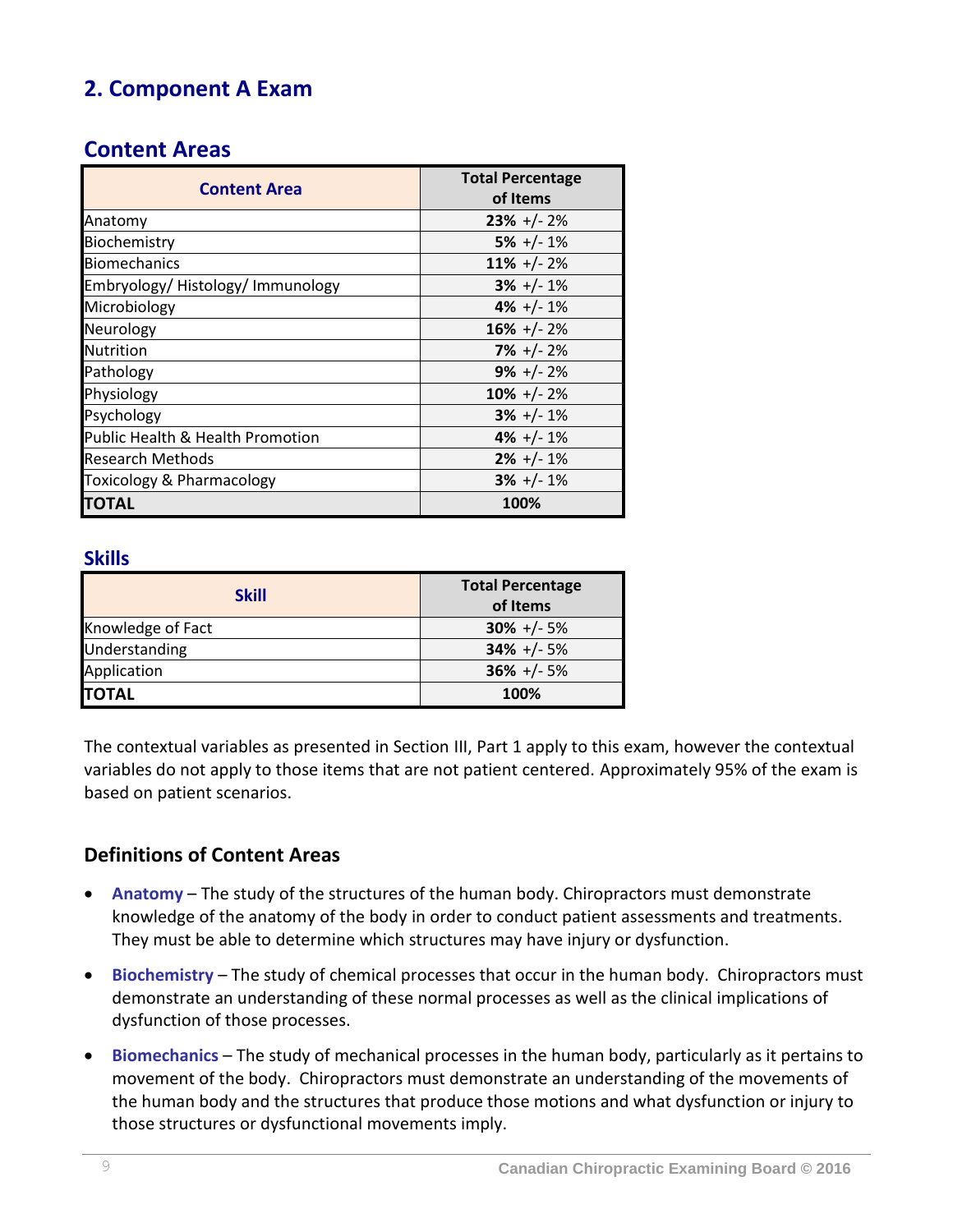- **Embryology** The study of the process by which humans develop in utero. Chiropractors must demonstrate knowledge of the origin of different tissues and structures of the body.
- **Histology** The study of the cells and tissues of the human body. Chiropractors must demonstrate knowledge of human tissues and their components and how they can be affected by injury.
- **Immunology** The study of the immune system of the human body. Chiropractors must demonstrate knowledge of the processes of inflammation and healing and the way that the human body responds to injury and infection.
- **Microbiology** The study of microscopic organisms including bacteria, viruses, fungi, and parasites. Chiropractors must demonstrate an understanding of the implications of infection by these organisms from a pathological perspective.
- **Neurology** The study of dysfunction of the human nervous system. Chiropractors must demonstrate knowledge of the different neurological structures that are affected by neurological conditions and understand the clinical presentations, diagnosis and management of those conditions.
- **Nutrition** The study of the components of healthy dietary intake. Chiropractors must demonstrate knowledge of normal nutrition as well as the clinical implications of inadequate nutrition and nutritional disorders.
- **Pathology** The study of disease in the human body. Chiropractors must demonstrate knowledge of disease causing processes as well as the diagnosis and management of pathological conditions.
- **Physiology** The study of the functioning of the organs and systems of the human body. Chiropractors must demonstrate an understanding of all body organs and systems as they relate to human health and disease processes.
- **Psychology** The study of human mental function and behavior. Chiropractors must demonstrate an understanding of mental health and mental health disorders and how they can impact their patients clinically.
- **Public Health and Health Promotion** Chiropractors must demonstrate knowledge of public health principles, including knowledge of sexually transmitted infections, preventive care and effective public health interventions. Must also understand approaches that chiropractors can take to prevent injury, disease, and infection among their patients while promoting public and personal health among their patients.
- **Research Methods** Chiropractors must demonstrate knowledge of different methods of researching health conditions and the ways to treat and assess them, as well as significant studies in the chiropractic literature.
- **Toxicology & Pharmacology** The study of adverse effects of chemicals on the human body and the study of the mechanisms of actions of drugs and other chemical compounds. Chiropractors must demonstrate an understanding of how pharmaceutical products and nutritional supplements work in the body and the symptoms and mechanisms of adverse effects of these products.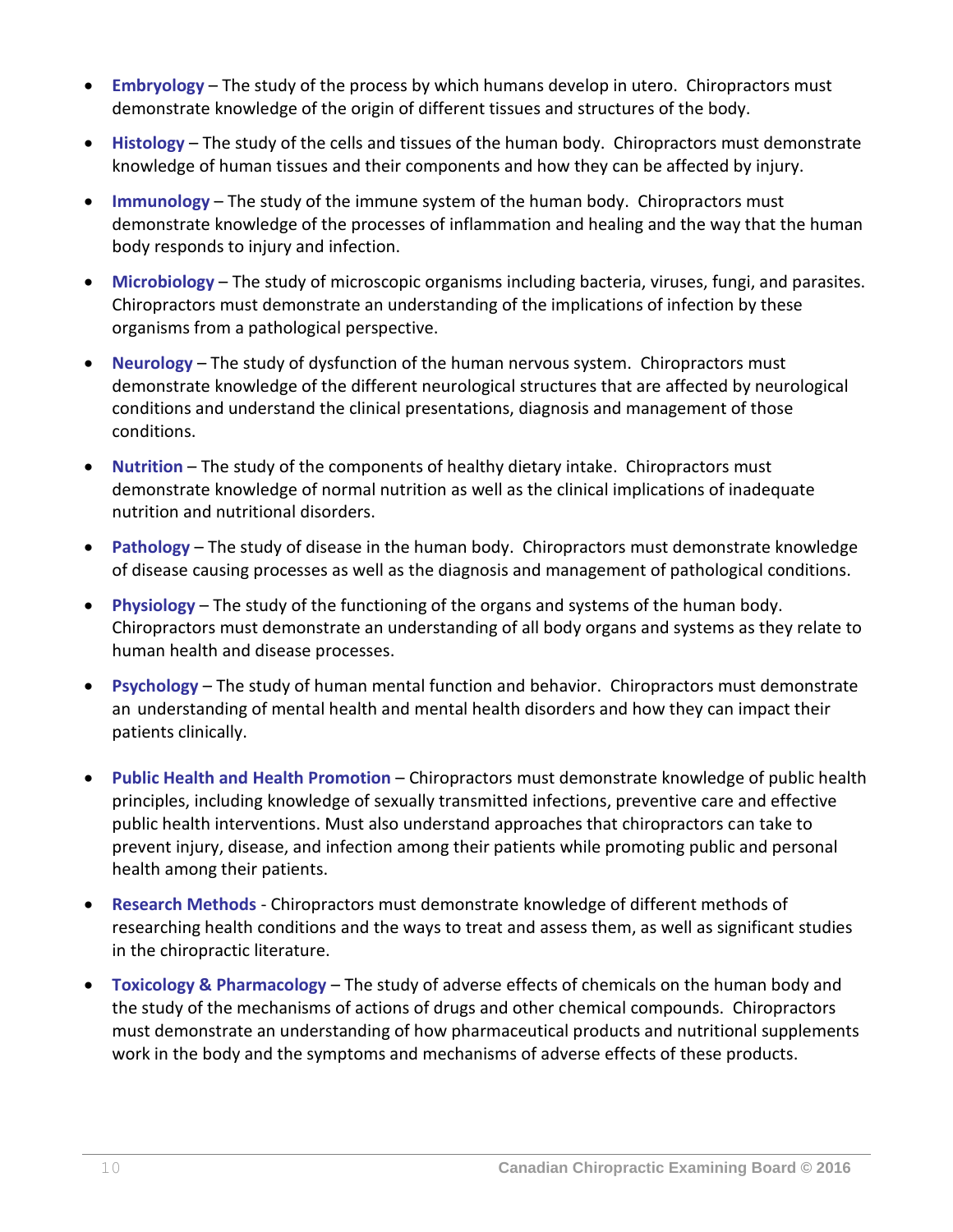#### **Definitions of Skills**

- **Knowledge of Facts** refers to those behaviours that emphasize remembering, recognizing, or recalling of the facts and information that comprise the designated topic. Specific examples include the knowledge of terminology, specific facts, procedures, trends, sequences, methodology, principles, and theories.
- **Understanding of the Topic (or Comprehension)** refers to understanding data and information. Comprehension usually includes such behaviors as the ability to translate a patient's problem into one's own words, or to translate symbolic information contained in reports and charts to a verbal form, or to explain, for example, some aspect of research findings to a patient. Comprehension also includes the ability to interpret information in terms of differentiating essential information from non-essential information, or to distinguish contradicted conclusions drawn from a body of data. Comprehension also deals with the ability to draw conclusions and to make predictions.
- **Application of Knowledge** refers to the ability to use basic learned material in new and concrete situations. Application overlaps with Comprehension in that it builds on it. That is, to be able to apply implies that one comprehends or understands.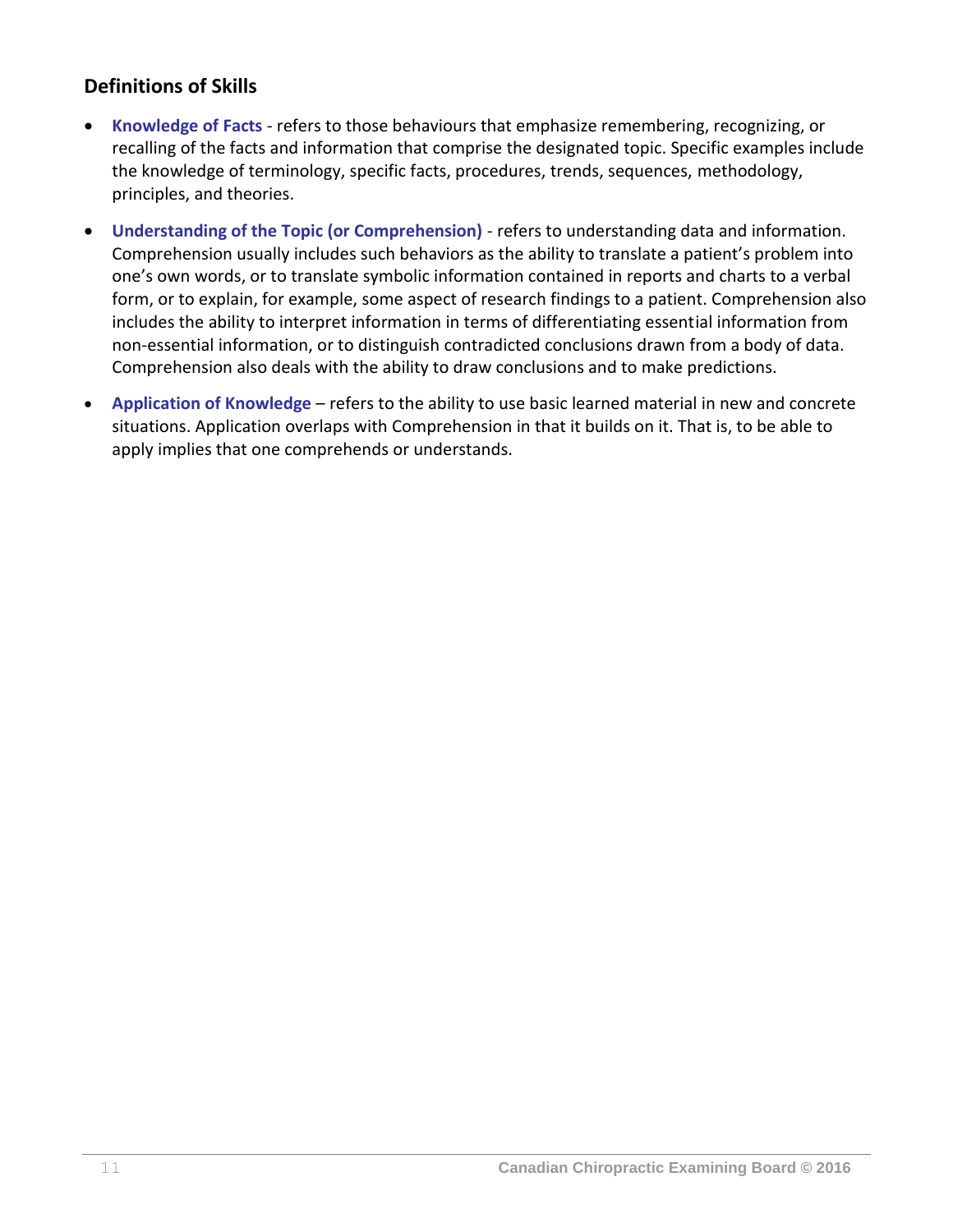## **3. Component B Exam**

#### **Content Areas**

| <b>Content Area</b>                                            | <b>Total Percentage</b><br>of Items |
|----------------------------------------------------------------|-------------------------------------|
| <b>Administration, Ethics &amp; Documentation</b>              | $5\% + (-5\%$                       |
| <b>Clinical and Differential Diagnosis</b>                     | $26\% + (-5\%$                      |
| <b>Diagnostic Imaging</b><br>Image Interpretation              | $14\% + 1.5\%$                      |
| <b>Diagnostic Imaging</b><br>Radiographic Theory               | $8\% + 1.3\%$                       |
| <b>Patient Assessment</b><br>Physical Exams and History Taking | $24\% + 1.5\%$                      |
| Treatment, Technique & Rehabilitation                          | $23\% + 1.5\%$                      |
| ΓΟΤΑΙ                                                          | 100%                                |

#### **Definitions of Content Areas**

- **Administration, Ethics & Documentation** Chiropractors must understand and apply the idea of appropriately detailed and well-maintained paperwork including the concepts of informed consent, outcome measurement, and daily note taking. They must also demonstrate an understanding of professional conduct and ethics in dealing with patients.
- **Clinical and Differential Diagnosis** Chiropractors must demonstrate an ability to generate differential diagnoses for patients with different clinical presentations as well as an ability to integrate clinical information in formulating a diagnosis for patients.
- **Diagnostic Imaging – Image Interpretation** Chiropractors must be able to read x-ray images and recognize pathological, traumatic, and degenerative signs from normal radiographic anatomy and variants. The *image interpretation* items include a radiographic image with three or four questions related to the image.
- **Diagnostic Imaging – Radiographic Theory** Chiropractors must demonstrate an understanding and ability to apply the principles of radiography, including radiography physics and determination of when different forms of imaging are indicated. *Radiographic Theory* items may be in patient presentation format or may be in a basic knowledge format with a simple lead-in.
- **Patient Assessment – Physical Exams and History Taking** Chiropractors must demonstrate an understanding and proper application of the key components of a comprehensive patient history and physical exam. They must be able to interpret the meaning and importance of positive and negative findings of different exam maneuvers and patient interview findings.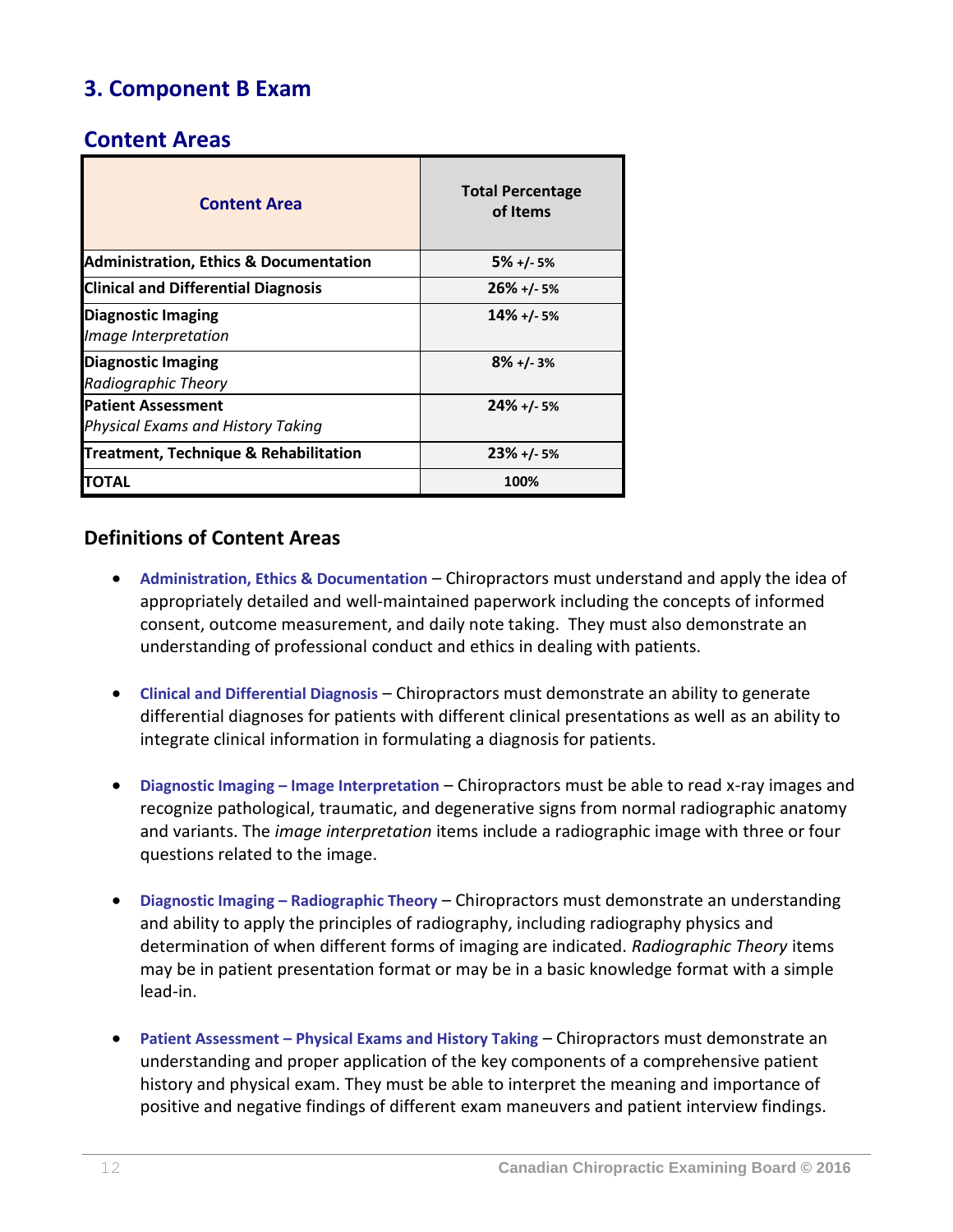**Treatment, Technique & Rehabilitation** – Chiropractors must understand how to apply different treatment and rehabilitation modalities as well as the rationale for such treatments and when to apply them. They must also understand the contraindications of such interventions and when to apply alternative treatments or refer to another health professional.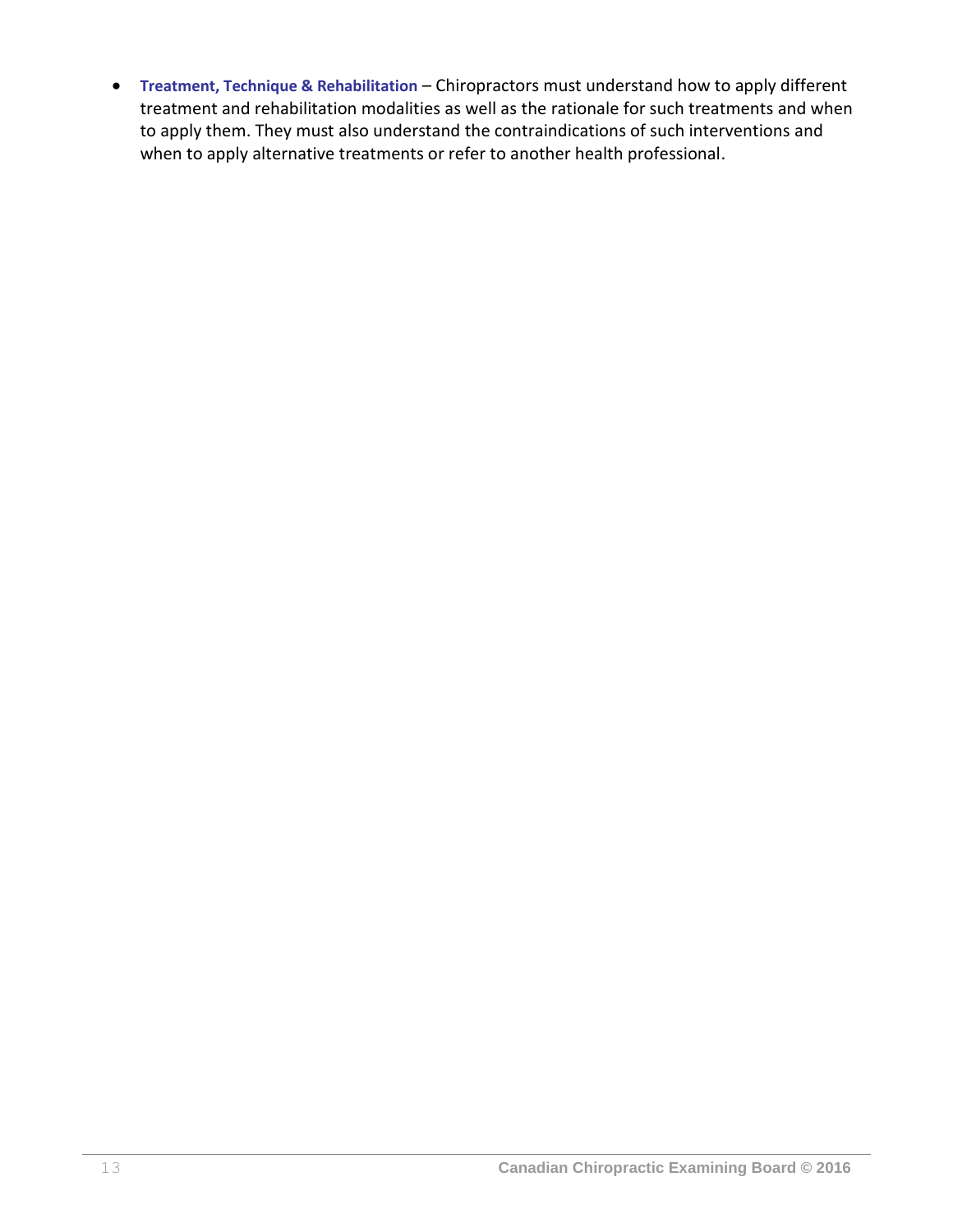## **4. Component C Exam**

## **Station Content Areas**

| <b>Station Content Area</b>                                           | <b>Total % of Exam</b> |
|-----------------------------------------------------------------------|------------------------|
| <b>History Taking</b>                                                 | $14\% + (-2\%)$        |
| <b>Physical Exams</b>                                                 | $21\% + (-2\%)$        |
| Technique                                                             | $8\% + (-2\%$          |
| <b>Diagnosis</b>                                                      | $9\% + (-2\%$          |
| Plans of Management / Treatment                                       | $16\% + (-2\%)$        |
| Rationale (Explanation of Processes)                                  | $5\% + (-2\%$          |
| Consideration of Legal Ethical and Organizational aspects of practice | $7\% + (-2\%$          |
| Communication                                                         | $14\% + (-2\%$         |
| Professionalism                                                       | $6\% +/- 2\%$          |
| <b>TOTAL</b>                                                          | 100%                   |

Note that a candidate's success or failure on the Component C exam may be subject to examiner observations and is left to the discretion of the CCEB. Candidates who injure a patient in the course of the exam or who thrust and complete adjustments may be awarded an overall 'zero' on a station or may face failure on the entire exam.

Behavioral components are evaluated across multiple stations on the exam. For example, aspects of communication and professionalism are found on every station of the exam. Components such as history taking and physical exams have specific stations designed to test these competencies. Read the Component C study guide for station specific instructions.

#### **Definitions of Station Content Areas**

- **History Taking -** Ability to ask history questions and interpret findings. History taking should be organized and relevant.
- **Physical Exams** Ability to perform relevant physical exams and interpret findings.
- **Chiropractic Technique**  Ability to demonstrate manual adjustment set-ups on a patient. Adjustments should be brought to the point of tension and with the appropriate contact position where, if completed, the adjustment would result in cavitation. Candidates are not to thrust on the patients; doing so may result in failure of the station or failure of the exam. Candidates must also be able to recognize when it is inappropriate to adjust a patient.
- **Diagnosis –** Ability to interpret history and/or physical exam findings and provide a diagnosis to the patient.
- **Plans of Management/Treatment** Ability to create and communicate an appropriate plan of management to a patient based on a diagnosis. Plans of management may include chiropractic treatments, referrals, alternative/complimentary care and/or co-management with another health care professional.
- **Rationale –** Ability to explain findings and courses of action to the patient.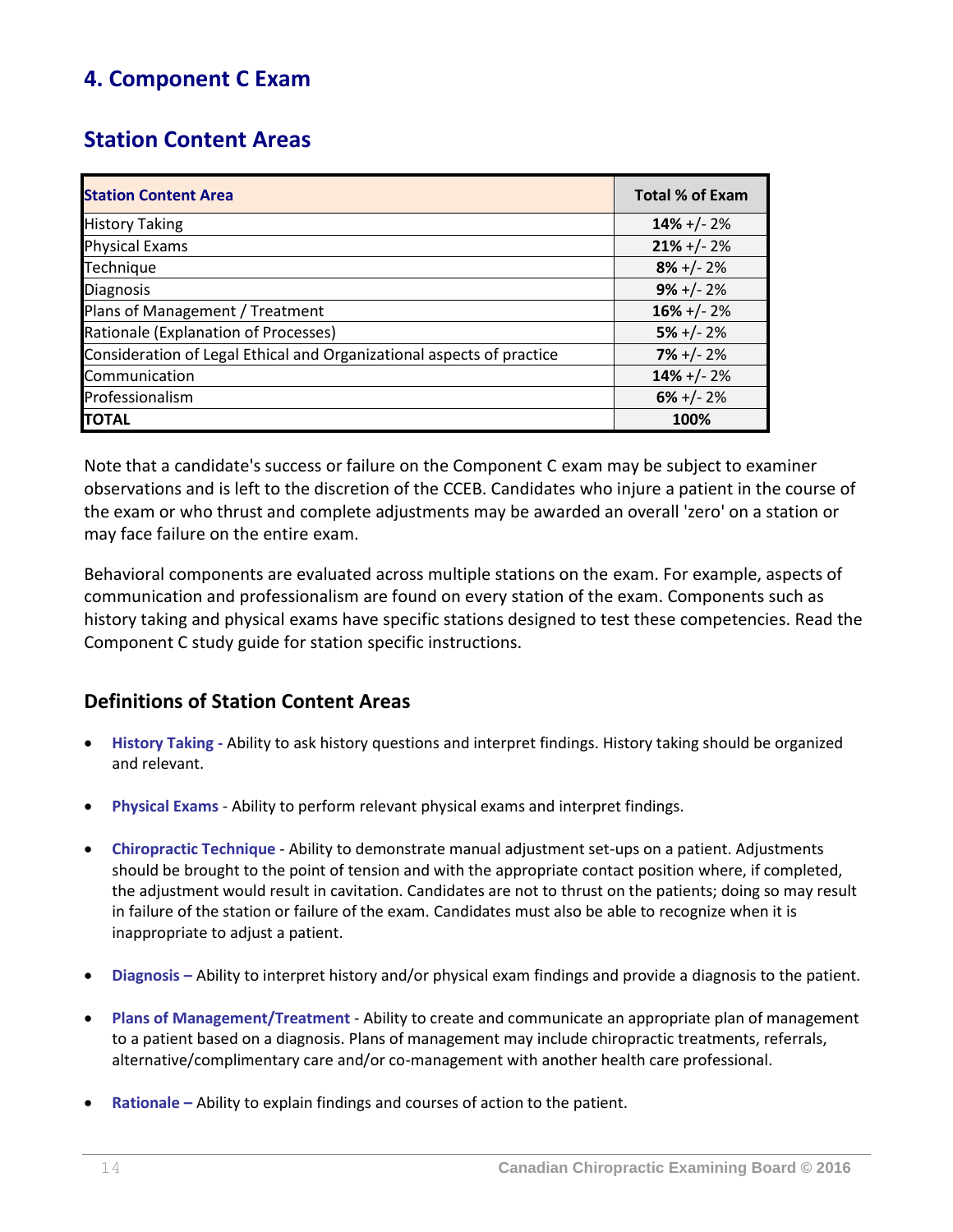- **Consideration of Legal Ethical and Organizational aspects of practice** Ability to comply with ethical and legal aspects of practice and answer questions from the patient regarding such matters.
- **Communication** Chiropractors enable patient-centered communication. This involves obtaining accurate and relevant information from patients and accurately conveying relevant information to patients. Examples are: obtaining patient history through the use of organized patient interview, delivering and eliciting information throughout physical exams, and conveying and confirming patients' understanding of diagnoses and plans of management. The goal of all communication is to convey detailed and accurate information to each patient in terms that the individual patient can understand. Effective communication is critical for optimal patient outcomes.
- **Professionalism** Chiropractors demonstrate respect, integrity, and empathy; treating the patient with care and compassion, for example: adapting approach to physical examinations and adjustments according to patient comfort and demonstrating respect for patient privacy and questions.

.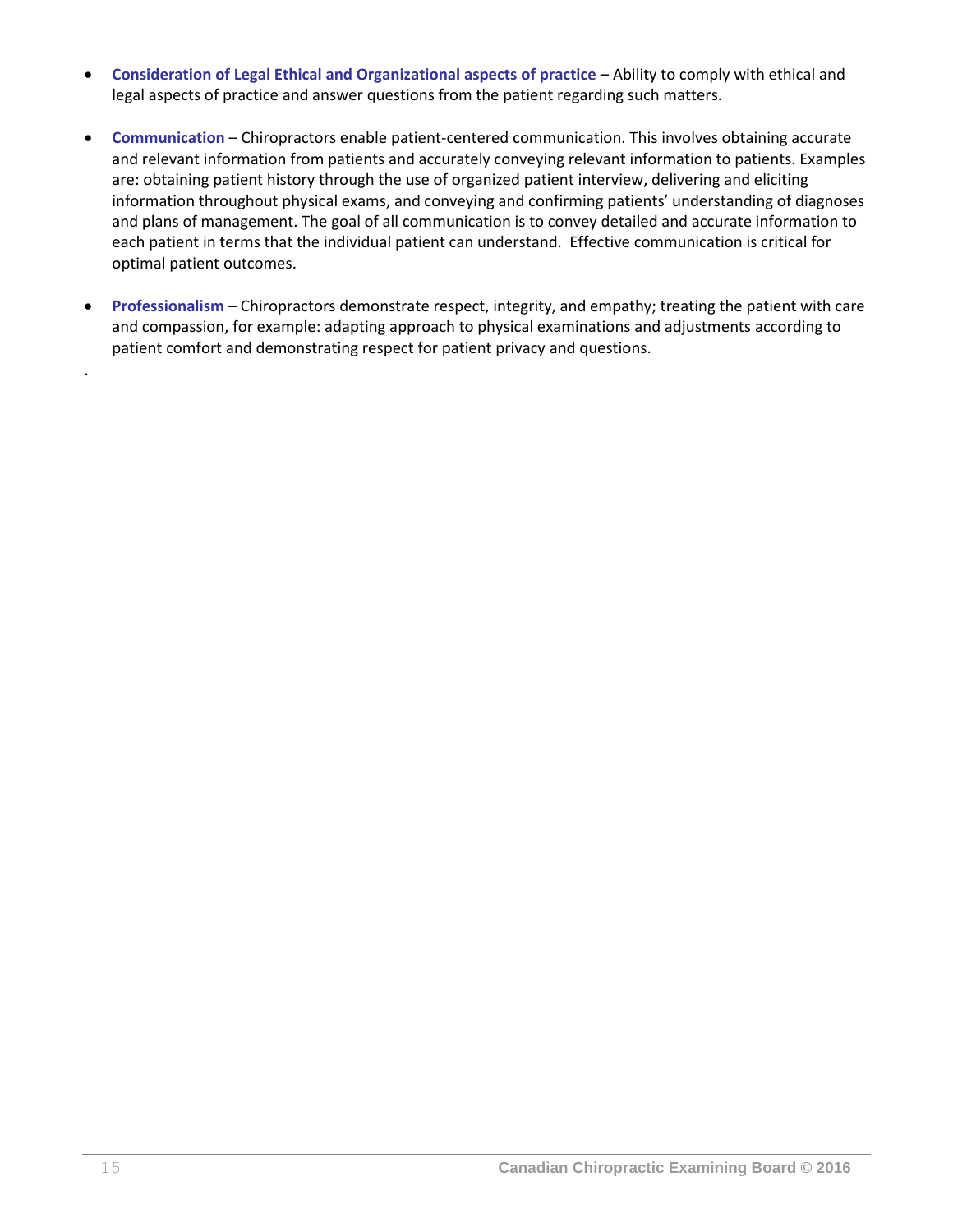## **V. Acknowledgements**

The blueprint revision team consisted of Ms. Kimberley Wittner BSc. (Exams Manager), Dr. Kent Stuber D.C., M.Sc (Chiropractic Resource Officer) and Dr. Ernest Skakun Ph.D.(Psychometric Consultant, CAVES CONSULTING SERVICES, INC.). The Board of Governors and Ms. Pat Frank, CAE (Chief Executive Officer) are also acknowledged for their support and contributions to the completion of this project. We also thank all the volunteers who participated in the multiple committees and surveys conducted.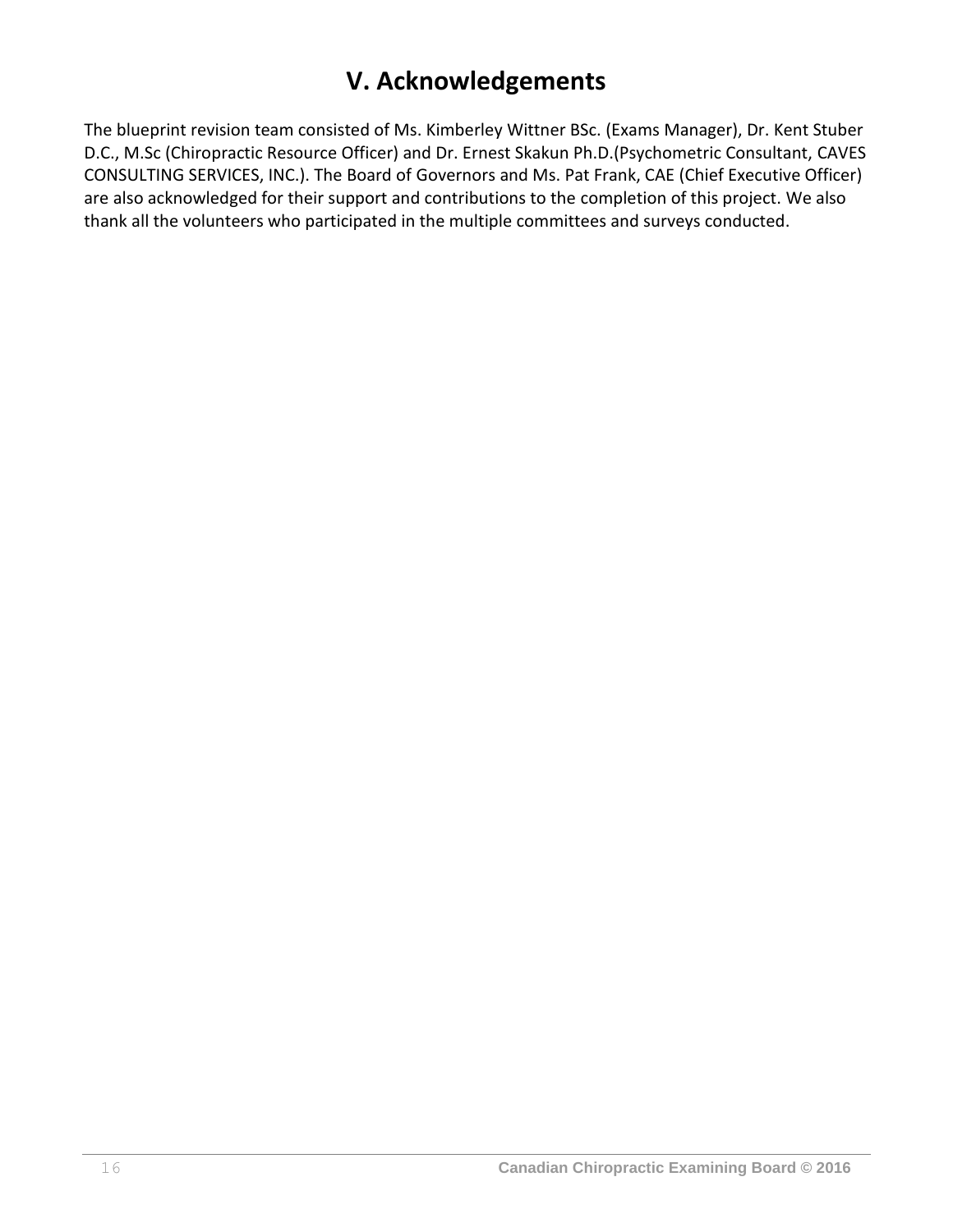# **APPENDIX I. Conditions Tested by the CCEB**

The following is a list of 267 possible conditions that may be tested by the CCEB. This list is not exhaustive of conditions that may be tested but contains the most common conditions seen by practicing chiropractors from across Canada.

The conditions were ranked according to the frequency of presentation over a period of six months to chiropractors across Canada. Conditions that were seen by 80% to 100% of chiropractors were given a ranking of 1, conditions seen by 50% to 79% were given a ranking of 2 and conditions seen by less than 50% of chiropractors were given a ranking of 3. Note that no condition was seen by less than three chiropractors in Canada, and thus it is deemed necessary that chiropractors have some knowledge of all of the below conditions and know the underlying pathophysiological and anatomical implications of them.

Since rarely seen conditions may still be important for chiropractors to recognize, diagnose, treat and or refer, the CCEB surveyed a chiropractic committee from across Canada to determine the importance of each condition. The results of this survey were used in conjunction with the results of the Blueprint Validation Study to develop the framework below.

The CCEB cannot test for all of the conditions at every sitting, rather a percentage range from each ranking of conditions is selected for each exam. The proportion is as follows:

| Rank  |                      | <b>Highly Important (HI)</b> | Important (I)    | <b>Total</b>   |
|-------|----------------------|------------------------------|------------------|----------------|
|       | <b>Very frequent</b> | $35\% +/- 5\%$               | $25\% + (-5\%$   | $60\% + (-5\%$ |
|       | <b>Frequent</b>      | $25\% +/- 5\%$               | $5% +/-5%$       | $30\% + (-5\%$ |
|       | Less frequent        | $5% +/-5%$                   | $5% +/- 5%$      | $10\% + (-5\%$ |
| Total |                      | $65\% +/- 10\%$              | $35\% + (-10\%)$ | 100%           |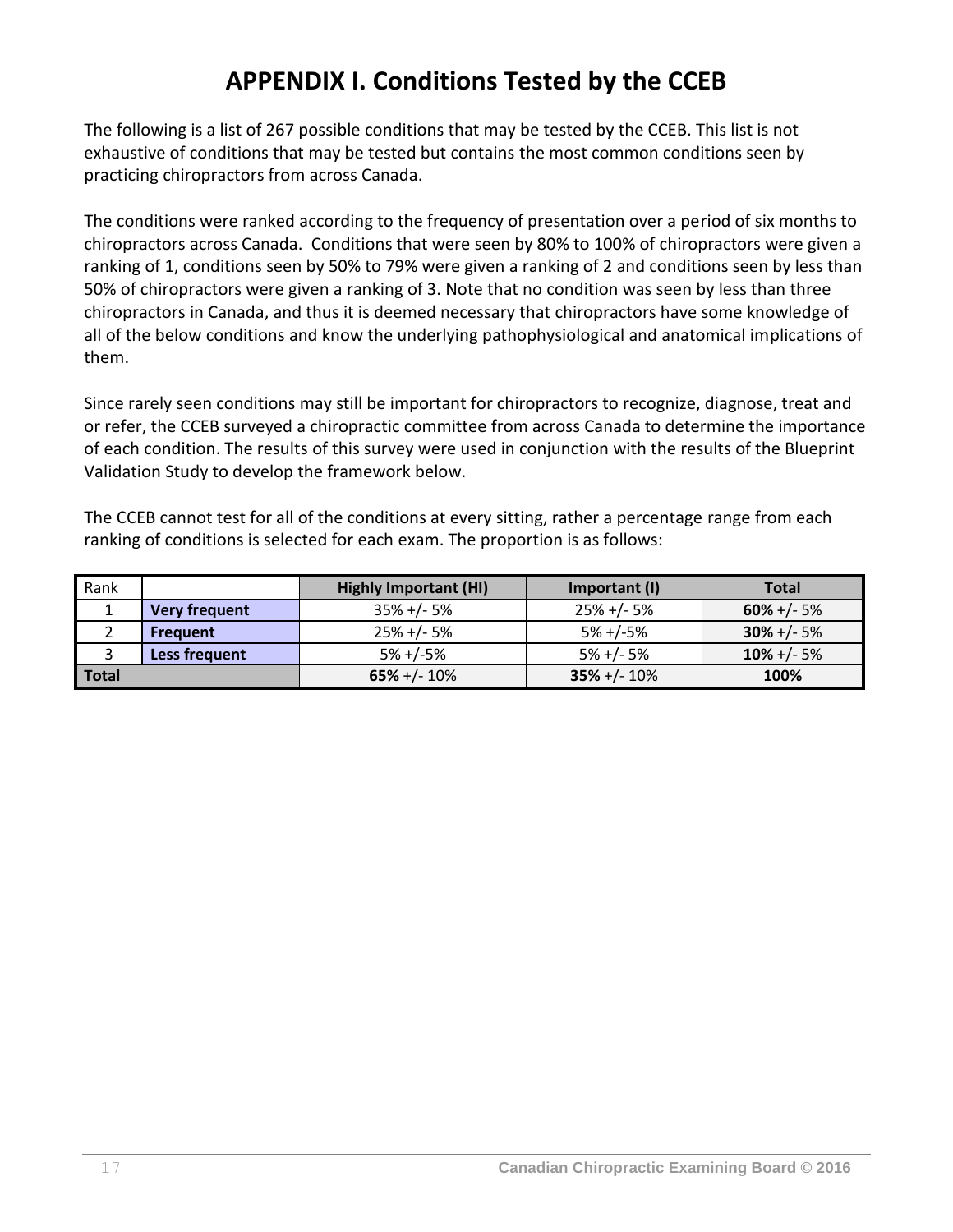| <b>Condition's</b><br><b>Grouping</b> | <b>Conditions</b>                                    | <b>Frequency</b> | Importance     |
|---------------------------------------|------------------------------------------------------|------------------|----------------|
|                                       | lumbar facet syndrome/joint dysfunction              | 1                | ΗI             |
|                                       | lumbar sprain/strain injury                          | 1                | HI             |
|                                       | sacroiliac joint disfunction/sprain                  | 1                | HI             |
|                                       | lumbar disc herniation/lesion/derangement            | 1                | HI             |
|                                       | myofascial trigger point of the quadratus lumborum   | 1                | $\mathbf{I}$   |
|                                       | segmental radiculopathy                              | 1                | ΗI             |
| Lumbar/Sacral<br>Conditions           | Spondylolisthesis                                    | 1                | HI             |
|                                       | spinal stenosis                                      | $\overline{2}$   | HI             |
|                                       | coccyx subluxation/fixation                          | 2                | $\mathbf{I}$   |
|                                       | lateral recess stenosis                              | 2                | ΗI             |
|                                       | Fracture                                             | 3                | HI             |
|                                       | vascular claudication                                | 3                | HI             |
|                                       | cauda equina syndrome                                | 3                | HI             |
|                                       | cervical facet syndrome/joint dysfunction            | 1                | ΗI             |
|                                       | cervical sprain/strain injury                        | 1                | ΗI             |
|                                       | myofascial trigger point of the suboccipital muscles | 1                | HI             |
|                                       | whiplash associated disorders                        | 1                | HI             |
|                                       | myofascial trigger point of the scalene muscles      | 1                | T              |
|                                       | segment radiculopathy                                | 1                | ΗI             |
| Cervical Spine/                       | cervical disc herniation/lesion/derangement          | 1                | ΗI             |
| <b>Neck Conditions</b>                | <b>Torticollis</b>                                   | $\overline{2}$   | HI             |
|                                       | spinal stenosis                                      | 2                | HI             |
|                                       | cervical rib                                         | $\overline{2}$   | T              |
|                                       | brachial plexus trauma                               | 2                | I              |
|                                       | Fracture                                             | 3                | ΗI             |
|                                       | Aneurysm                                             | 3                | HI             |
|                                       | vertebrobasilar accident                             | 3                | H <sub>1</sub> |
|                                       | costovertebral joint fixation                        | 1                | ΗI             |
|                                       | postural strain                                      | 1                | ΗI             |
|                                       | thoracic spinal sprain/strain injury                 | 1                | ΗI             |
|                                       | thoracic facet syndrome/joint dysfunction            | 1                | ΗI             |
| Thoracic Spinal/                      | scoliosis - functional                               | 1                | T              |
| Midback<br>Conditions                 | scoliosis - structural                               | 1                | HI             |
|                                       | Fracture                                             | 2                | HI             |
|                                       | T4 syndrome                                          | 3                | T              |
|                                       | thoracic disc herniation/lesion/derangement          | 3                | HI             |
|                                       | Scheuermann's disease                                | 3                | T              |
|                                       | Cervicogenic headache                                | $\mathbf{1}$     | ΗI             |
|                                       | tension headache                                     | $\mathbf{1}$     | ΗI             |
|                                       | common migraine                                      | 1                | HI             |
|                                       | classic migraine                                     | 1                | HI.            |
|                                       | temporomandibular joint dysfunction                  | 1                | HI             |
| Headache/Jaw                          | sinusitis                                            | 1                | $\mathbf{I}$   |
| Conditions                            | otitis media                                         | 2                | $\mathbf{I}$   |
|                                       | hypertension headache                                | 2                | HI             |
|                                       | cluster headache                                     | $\overline{2}$   | T              |
|                                       | trigeminal neuralgia                                 | 3                | T              |
|                                       | glaucoma                                             | 3                | ΗI             |
|                                       | temporal arteritis                                   | 3                | HI.            |

## **Table of Conditions that may be Tested by the CCEB**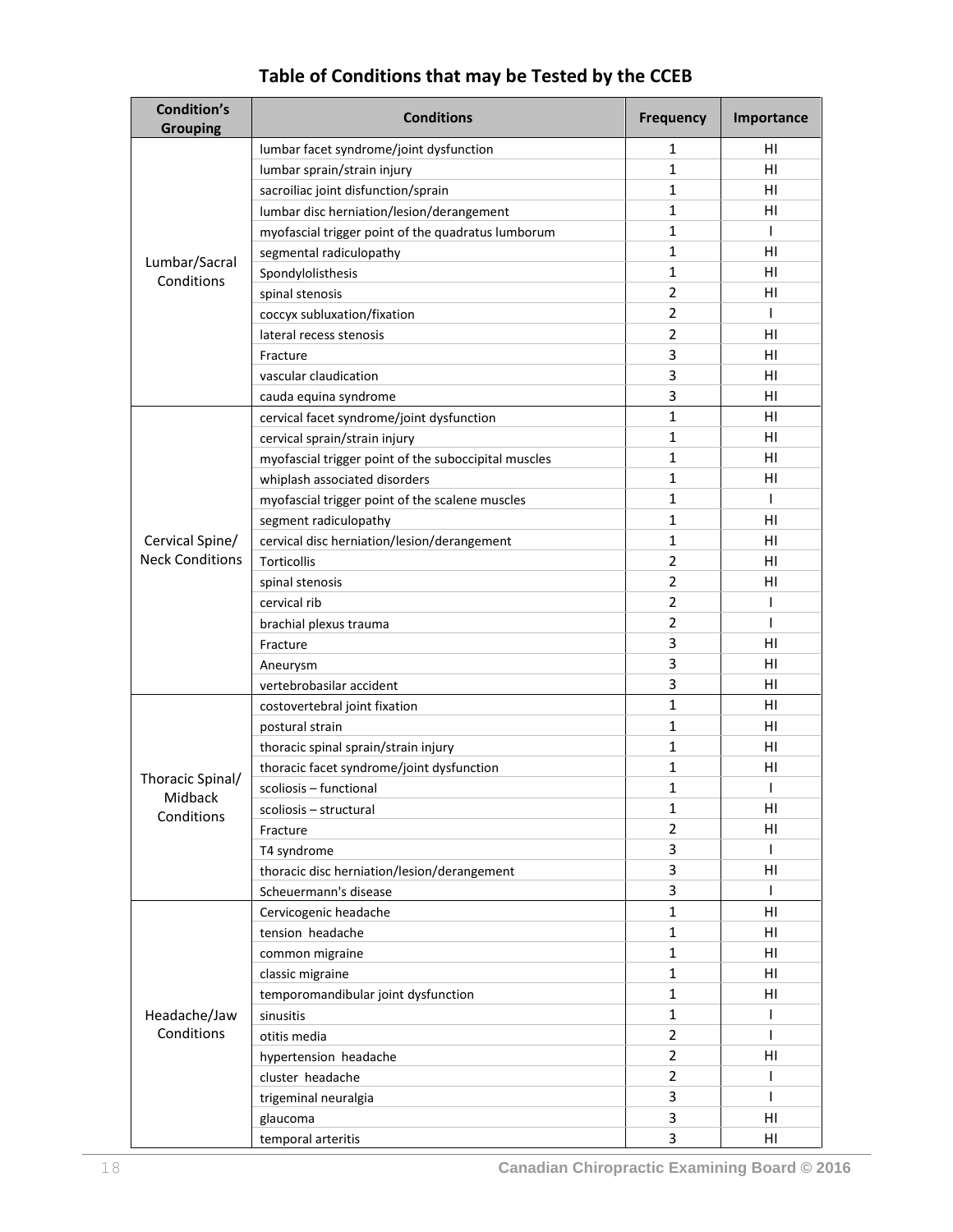| Condition's<br><b>Grouping</b> | <b>Conditions</b>                                              | Frequency      | Importance |
|--------------------------------|----------------------------------------------------------------|----------------|------------|
|                                | cervicogenic vertigo                                           | 1              | нı         |
|                                | benign paroxysmal positional vertigo                           | $\overline{2}$ | HI         |
|                                | concussion/post-concussive syndrome                            | 2              | HI         |
| Dizziness/Inner                | Meniere's disease                                              | 3              | HI         |
| <b>Ear Conditions</b>          | labyrinthitis                                                  | 3              | ı          |
|                                | obstructed external auditory canal                             | 3              | ı          |
|                                | vestibular neuritis                                            | 3              | ı          |
|                                | acoustic neuroma                                               | 3              |            |
|                                | myringitis                                                     | 3              | ı          |
|                                | iliopsoas strain                                               | 1              | HI         |
|                                | myofascial trigger point of the piriformis/piriformis syndrome | 1              | HI         |
|                                | iliotibial band contracture                                    | 1              | ı          |
|                                | hamstring strain                                               | 1              | ı          |
|                                | hip joint fixation                                             | 1              | HI         |
|                                | quadriceps strain                                              | 1              | ı          |
|                                | bursitis                                                       | 1              | ı          |
|                                | adductor strain                                                | 1              |            |
|                                | snapping hip syndrome                                          | 2              | ı          |
| <b>Hip Conditions</b>          | inguinal hernia                                                | 3              | HI         |
|                                | meralgia paresthetica                                          | 3              | ı          |
|                                | osteitis pubis                                                 | 3              | T          |
|                                | congenital hip dysplasia                                       | 3              | HI         |
|                                | myositis ossificans                                            | 3              | ı          |
|                                | avascular necrosis                                             | 3              | ΗI         |
|                                | avulsion fracture                                              | 3              | нı         |
|                                | Legg-Calves-Perthes disease                                    | 3              | HI         |
|                                | femoral neck fracture                                          | 3              | HI         |
|                                | slipped capital femoral epiphysis                              | 3              | HI         |
|                                | rotator cuff strain                                            | 1              | HI         |
|                                | myofascial trigger point of the supraspinatus                  | 1              | ı          |
|                                | myofascial trigger point of the infraspinatus                  | 1              | ı          |
|                                | bursitis                                                       | 1              | HI         |
|                                | bicipital tendonitis                                           | 1              | T          |
|                                | myofascial trigger point of the pectoralis muscle              | 1              | ı          |
|                                | myofascial trigger point of the subscapularis                  | 1              | T          |
|                                | impingement syndrome                                           | 1              | HI         |
| Shoulder                       | acromioclavicular joint sprain/separation                      | 1              | HI         |
| Conditions                     | adhesive capsulitis                                            | $\mathbf{1}$   | HI         |
|                                | shoulder joint fixation                                        | 1              | T          |
|                                | thoracic outlet syndrome                                       | $\overline{2}$ | HI         |
|                                | myofascial trigger point of the serratus anterior muscle       | 2              | L          |
|                                | rotator cuff tear                                              | 2              | HI         |
|                                | latissimus dorsi strain                                        | $\overline{2}$ | T          |
|                                | glenohumeral subluxation                                       | 2              | HI         |
|                                | fracture                                                       | 3              | HI         |
|                                | glenohumeral dislocation                                       | 3              | HI         |
|                                | osteolysis of the distal clavicle                              | 3              | ı          |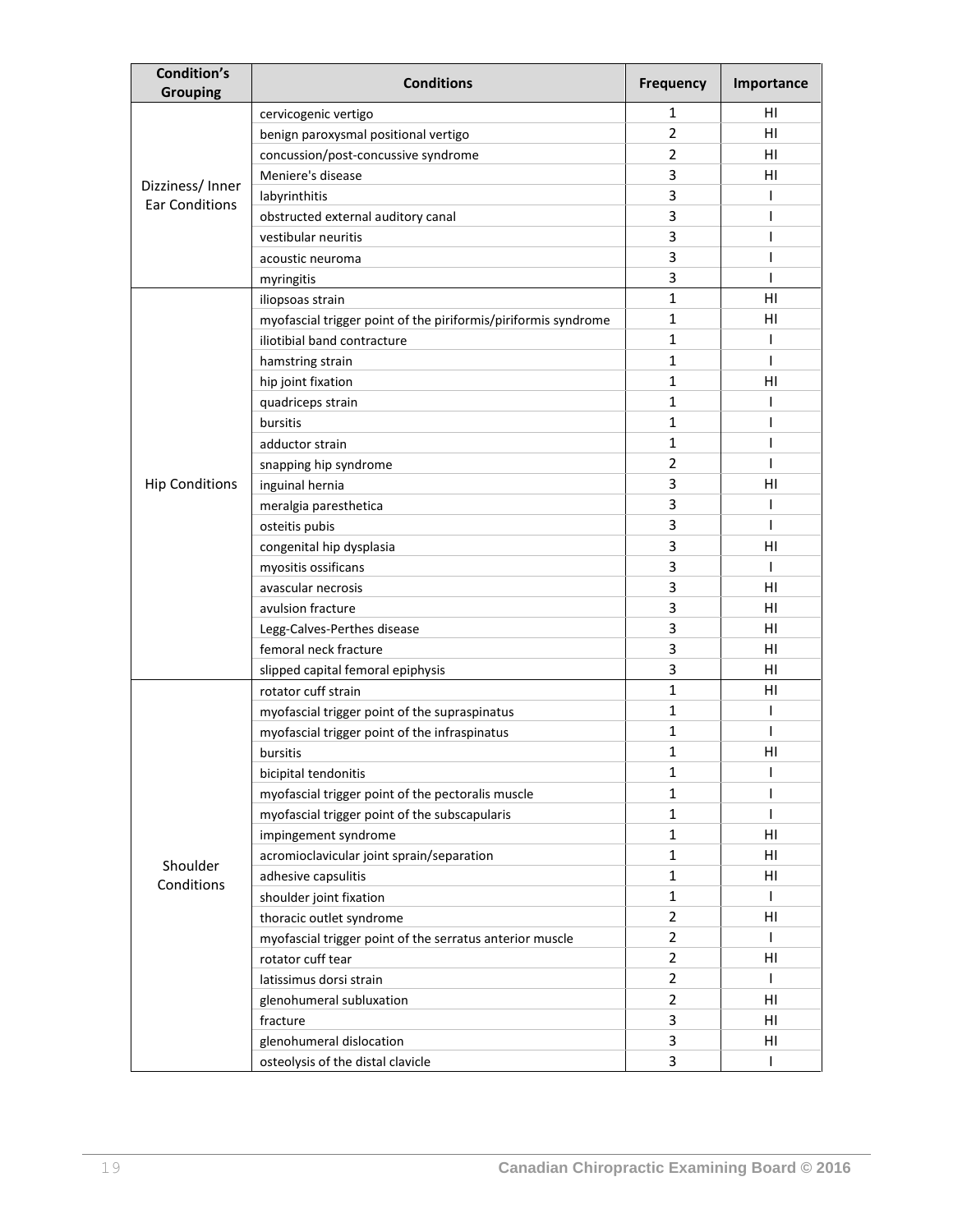| Condition's<br><b>Grouping</b> | <b>Conditions</b>                 | Frequency      | Importance     |
|--------------------------------|-----------------------------------|----------------|----------------|
|                                | iliotibial band friction syndrome | 1              | T              |
|                                | patellofemoral syndrome           | $\mathbf{1}$   | H <sub>1</sub> |
|                                | knee joint fixation               | 1              | I              |
|                                | patellar tendinitis               | 1              | ı              |
|                                | meniscal tear                     | $\overline{2}$ | HI             |
|                                | bursitis                          | 2              | I              |
|                                | Baker's cyst                      | $\overline{2}$ |                |
| <b>Knee Conditions</b>         | medial collateral ligament tear   | 2              | ΗI             |
|                                | popliteus tendinitis              | 2              | ı              |
|                                | anterior cruciate ligament tear   | $\overline{2}$ | HI             |
|                                | Osgood-Schlatter disease          | $\overline{2}$ | T              |
|                                | lateral collateral ligament tear  | 3              | HI             |
|                                | plica syndrome                    | 3              | I              |
|                                | posterior cruciate ligament tear  | 3              | ı              |
|                                | fracture                          | 3              | H <sub>1</sub> |
|                                | plantar fasciitis/heel spur       | $\mathbf{1}$   | HI             |
|                                | ankle sprain                      | 1              | ΗI             |
|                                | foot/ankle joint fixation         | 1              | I              |
|                                | pes planus                        | 1              |                |
|                                | Achilles tendinitis               | 1              | ı              |
|                                | shin splints                      | 1              |                |
| Foot / Ankle                   | hallux valgus                     | $\overline{2}$ |                |
| Conditions                     | metatarsalgia/ Morton's neuroma   | $\overline{2}$ | I              |
|                                | hallux limitus                    | 3              | ı              |
|                                | compartment syndrome              | 3              | HI             |
|                                | fracture                          | 3              | HI             |
|                                | tarsal tunnel syndrome            | 3              | I              |
|                                | fat pad syndrome                  | 3              | ı              |
|                                | deep vein thrombosis              | 3              | H <sub>1</sub> |
|                                | lateral epicondylitis             | $\mathbf{1}$   | HI             |
|                                | medial epicondylitis              | 1              | H <sub>1</sub> |
|                                | elbow joint fixation              | 2              |                |
|                                | radio-ulnar fixation              | $\overline{2}$ | I              |
| Elbow<br>Conditions            | pronator teres syndrome           | $\overline{2}$ | L              |
|                                | triceps tendinitis                | $\overline{2}$ | T              |
|                                | olecranon bursitis                | 3              | T              |
|                                | median nerve palsy                | 3              | HI             |
|                                | Guyon's canal compression         | 3              | T              |
|                                | ulnar nerve palsy                 | 3              | HI             |
|                                | radial nerve palsy                | 3              | HI             |
|                                | fracture                          | 3              | HI             |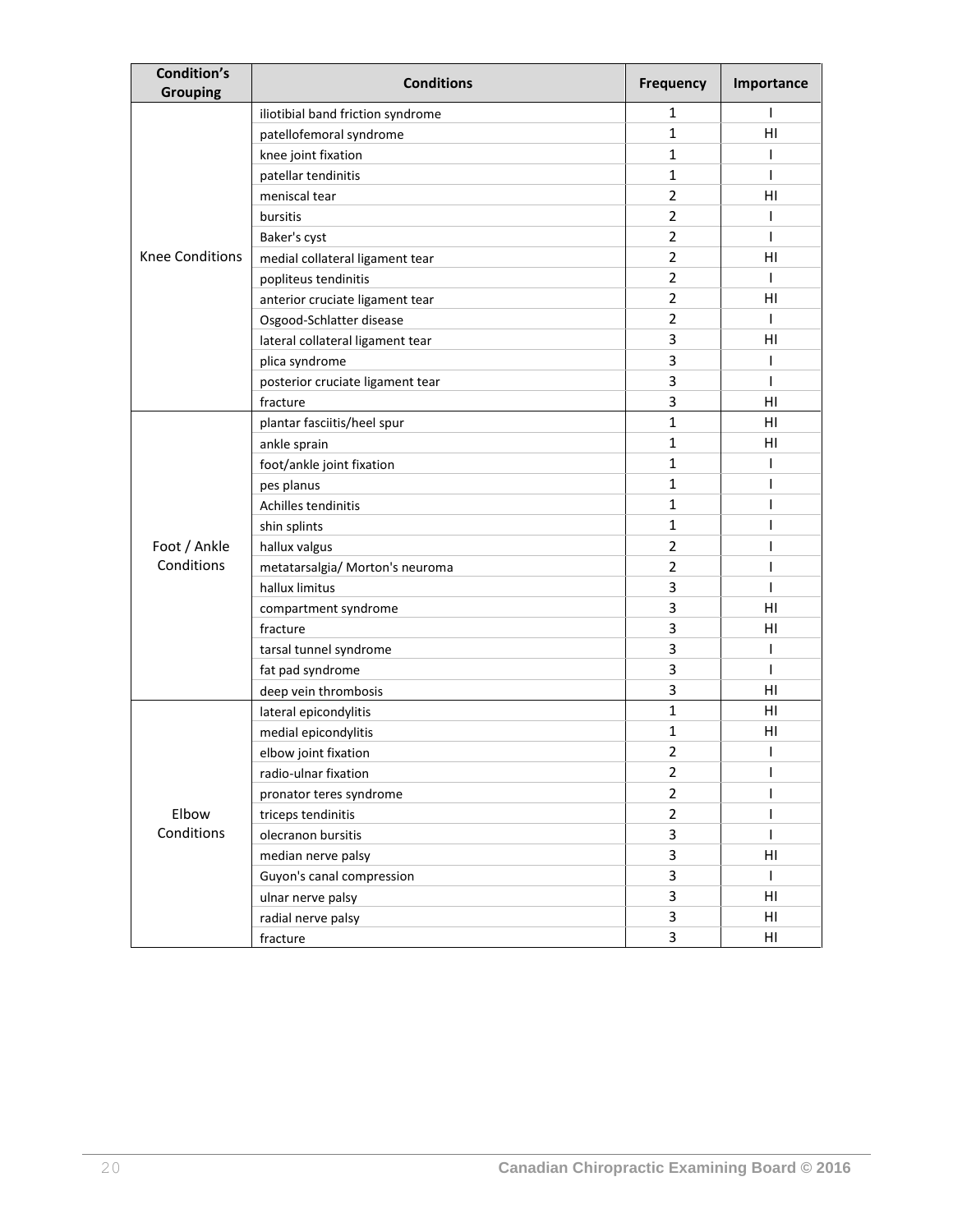| <b>Condition's</b><br><b>Grouping</b> | <b>Conditions</b>                                  | <b>Frequency</b> | Importance |
|---------------------------------------|----------------------------------------------------|------------------|------------|
|                                       | intercostal muscle strain/myofascial trigger point | 1                | T          |
|                                       | asthma                                             | 1                | HI         |
|                                       | bronchitis                                         | 1                | ı          |
|                                       | costochondritis                                    | $\overline{2}$   | ı          |
|                                       | intercostal neuritis                               | $\overline{2}$   | I          |
|                                       | pneumonia                                          | $\overline{2}$   | HI         |
|                                       | rib fracture                                       | $\overline{2}$   | HI         |
| Chest                                 | chronic obstructive dysfunction                    | $\overline{2}$   | ı          |
| Conditions                            | angina pectoris                                    | 3                | HI         |
|                                       | congestive heart failure                           | 3                | ΗI         |
|                                       | emphysema                                          | 3                | T          |
|                                       | myocardial infarction                              | 3                | HI         |
|                                       | pericarditis                                       | 3                | HI         |
|                                       | pneumothorax                                       | 3                | HI         |
|                                       | pulmonary embolism                                 | 3                | HI         |
|                                       | subacute endocarditis                              | 3                | T          |
|                                       | wrist/carpal joint fixation                        | 1                | HI         |
|                                       | carpal tunnel syndrome                             | 1                | HI         |
|                                       | de Quervain's tenosynovitis                        | $\overline{2}$   | ı          |
| Wrist/Hand                            | cubital tunnel syndrome                            | 3                | ı          |
| Conditions                            | radial tunnel syndrome                             | 3                | ı          |
|                                       | fracture                                           | 3                | HI         |
|                                       | anterior interosseous nerve syndrome               | 3                | T          |
|                                       | dislocation                                        | 3                | HI         |
|                                       | diabetes mellitus                                  | $\mathbf{1}$     | HI         |
|                                       | irritable bowel syndrome                           | 1                | ı          |
|                                       | gastroesophageal reflux                            | 1                | ı          |
|                                       | dysmenorrhea                                       | 2                | ı          |
|                                       | hypothyroid                                        | $\overline{2}$   | ı          |
|                                       | Crohn's disease                                    | $\overline{2}$   | ı          |
|                                       | urinary tract infection                            | $\overline{2}$   | ı          |
|                                       | colitis                                            | 2                |            |
|                                       | hiatal hernia                                      | $\overline{2}$   | ı          |
| Abdominal /<br>Visceral /             | prostatitis/benign prostatic hypertrophy           | $\overline{2}$   | ı          |
| Endocrine                             | gastric/peptic/duodenal ulcer                      | $\overline{2}$   | T          |
| Conditions                            | hemorrhoids                                        | $\overline{2}$   | I          |
|                                       | kidney/uretal stones                               | $\overline{2}$   | HI         |
|                                       | diverticulitis                                     | $\overline{2}$   | T          |
|                                       | hyperthyroid                                       | $\overline{2}$   | T          |
|                                       | incontinence                                       | 3                | I          |
|                                       | enuresis                                           | 3                | I.         |
|                                       | cholecystitis                                      | 3                | HI         |
|                                       | abdominal aortic aneurism                          | 3                | HI         |
|                                       | pancreatitis                                       | 3                | HI         |
|                                       | appendicitis                                       | 3                | HI         |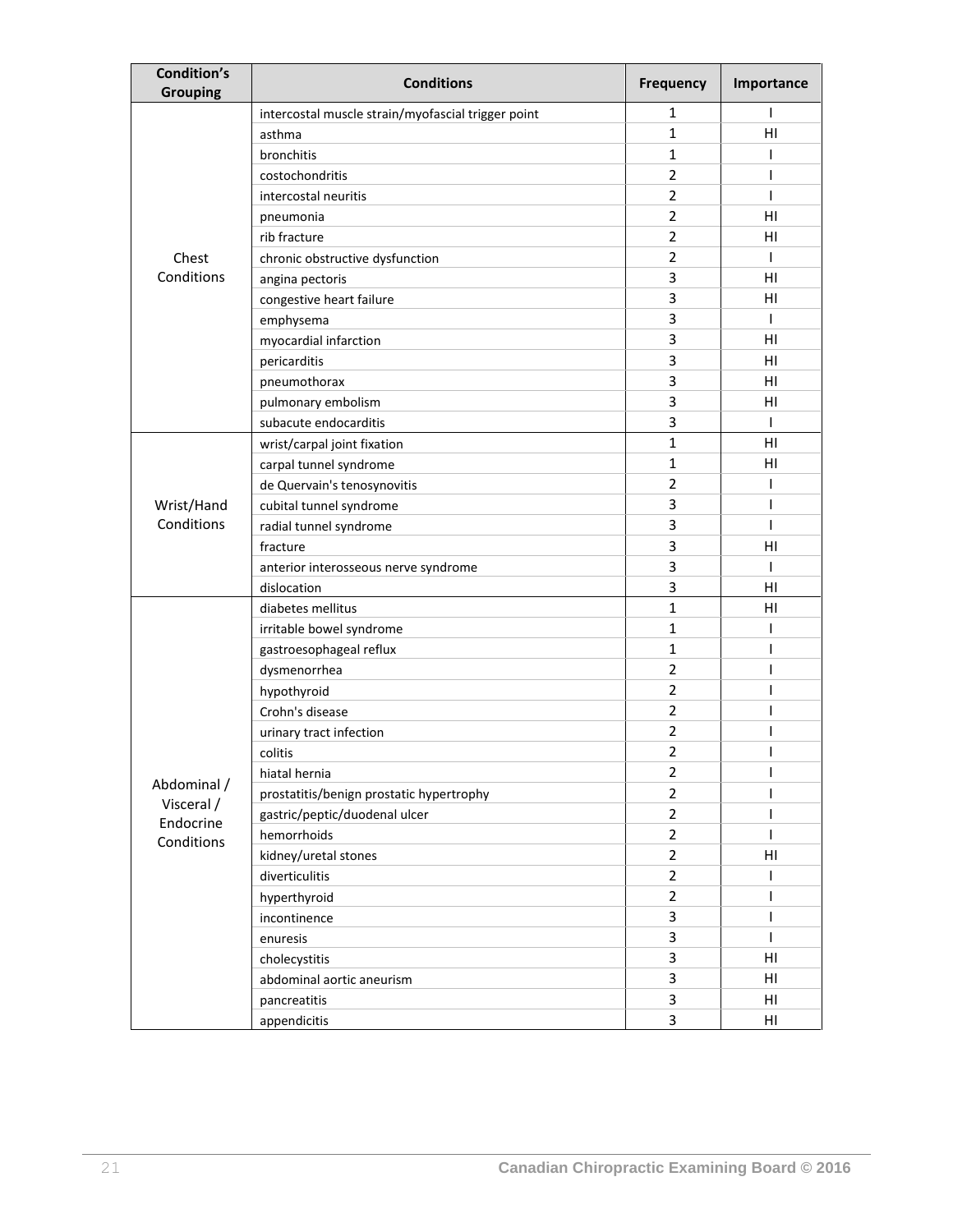| <b>Condition's</b><br><b>Grouping</b> | <b>Conditions</b>                             | <b>Frequency</b> | Importance |
|---------------------------------------|-----------------------------------------------|------------------|------------|
|                                       | degenerative disc disease                     | 1                | ΗI         |
|                                       | degenerative joint disease/osteoarthritis     | 1                | HI         |
|                                       | osteoporosis                                  | 1                | HI         |
|                                       | fibromyalgia                                  | 1                | T          |
|                                       | rheumatoid arthritis                          | 1                | HI         |
|                                       | chronic fatigue syndrome                      | $\overline{2}$   | T          |
|                                       | congenital anomaly                            | $\overline{2}$   | HI         |
|                                       | gout                                          | $\overline{2}$   | T          |
|                                       | Raynaud's phenomenon                          | $\overline{2}$   | T          |
| Rheumatologic /                       | ankylosing spondylitis                        | 2                | HI         |
| Degenerative /                        | spina bifida                                  | 3                | HI         |
| Skeletal<br>Conditions                | polymyalgia rheumatica                        | 3                | T          |
|                                       | psoriatic spondyloarthropathy                 | 3                | HI         |
|                                       | systemic lupus erythematosus                  | 3                | HI         |
|                                       | diffuse idiopathic skeletal hyperostosis      | 3                | HI         |
|                                       | juvenile rheumatoid arthritis                 | 3                | HI         |
|                                       | osteochondritis dissecans                     | 3                | T          |
|                                       | osteomalacia                                  | 3                | HI         |
|                                       | Reiter's syndrome                             | 3                | T          |
|                                       | Marfan's syndrome                             | 3                | HI         |
|                                       | osteogenesis imperfecta                       | 3                | HI         |
|                                       | breast cancer                                 | $\overline{2}$   | HI         |
|                                       | skin cancer                                   | $\overline{2}$   | HI         |
|                                       | prostate cancer                               | 3                | HI         |
|                                       | colon cancer                                  | 3                | HI         |
|                                       | benign bone tumor                             | 3                | HI         |
|                                       | lung cancer                                   | 3                | ΗI         |
| Malignant/                            | cervical/uterine cancer                       | 3                | ΗI         |
| Cancerous                             | lymphoma                                      | 3                | HI         |
| Conditions                            | brain tumor                                   | 3                | HI         |
|                                       | leukemia                                      | 3                | HI         |
|                                       | metastatic bone tumor                         | 3                | HI         |
|                                       | thyroid cancer                                | 3                | T          |
|                                       | ovarian cancer                                | 3                | HI         |
|                                       | primary malignant bone tumor (non-metastatic) | 3                | HI         |
|                                       | muscle tumor                                  | 3                | HI         |
|                                       | multiple sclerosis                            | $\overline{2}$   | HI         |
|                                       | Alzheimer's disease                           | 3                | L          |
|                                       | Parkinson's disease                           | 3                | T          |
|                                       | stroke                                        | 3                | H1         |
|                                       | Bell's palsy                                  | 3                | L          |
|                                       | epilepsy                                      | 3                | T          |
| Neurological                          | autism                                        | 3                | ı          |
| Conditions                            | cerebral palsy                                | 3                | ı          |
|                                       | muscular dystrophy                            | 3                | ı          |
|                                       | Down's syndrome                               | 3                | I          |
|                                       | amyotrophic lateral sclerosis                 | 3                | T          |
|                                       | myasthenia gravis                             | 3                | ı          |
|                                       | syringomyelia                                 | 3                | T          |
|                                       | encephalitis                                  | 3                | HI         |